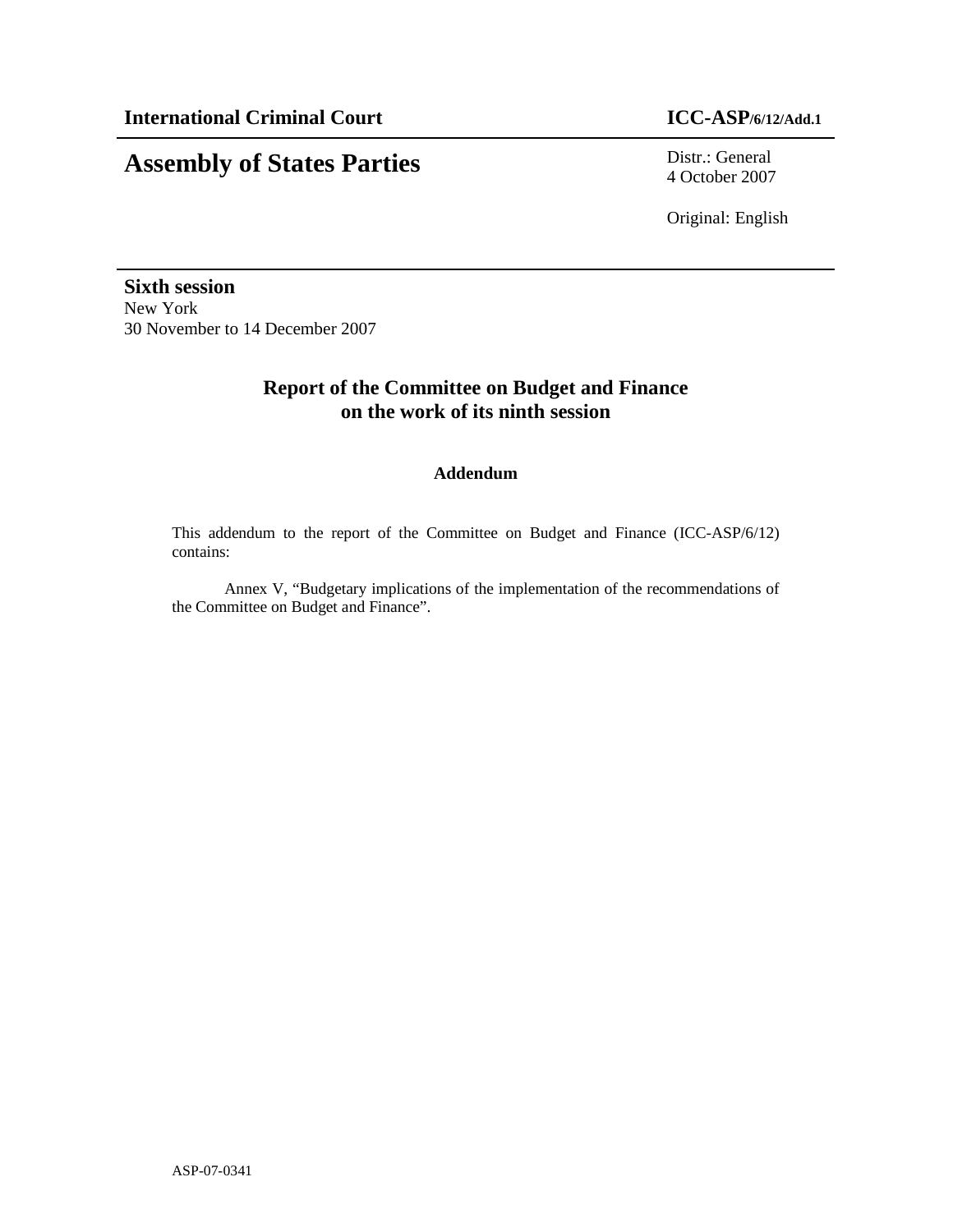# **Annex V**<br>**Annex V**<br>**Comparison of proposed budget and the recommendations of the commendations of the Committee on Budget and Finance<br>(***Changes are indicated in grey***)**

### **TOTAL – ALL MAJOR PROGRAMMES**

|                                     |          | Proposed budget 2008  |          |              | CBF – Proposed budget 2008 |          |            | CBF changes           |            |         |
|-------------------------------------|----------|-----------------------|----------|--------------|----------------------------|----------|------------|-----------------------|------------|---------|
| <i>Item</i>                         |          | (thousands of euros)  |          |              | (thousands of euros)       |          |            | (thousands of euros)  |            |         |
|                                     | Basic    | Situation-<br>related | Total    | <b>Basic</b> | Situation-<br>related      | Total    | Basic      | Situation-<br>related | Total      | Percent |
| Judges                              | 6,269.7  |                       | 6,269.7  | 6,269.7      |                            | 6,269.7  |            |                       |            |         |
| Professional staff                  | 17,957.6 | 17,736.8              | 35,694.4 | 15,850.6     | 15,881.4                   | 31,732.0 | $-2,107.0$ | $-1,855.4$            | $-3,962.4$ | $-11.1$ |
| General Service staff               | 9,690.1  | 8,406.9               | 18,097.0 | 8,678.3      | 7,595.8                    | 16,274.1 | $-1,011.8$ | $-811.1$              | $-1,822.9$ | $-10.1$ |
| Subtotal staff                      | 27,647.7 | 26,143.7              | 53,791.4 | 24,528.9     | 23,477.2                   | 48,006.1 | $-3,118.8$ | $-2,666.5$            | $-5,785.3$ | $-10.8$ |
| General temporary assistance        | 2,593.0  | 5,273.5               | 7,866.5  | 2,521.8      | 5,115.0                    | 7,636.8  | $-71.2$    | $-158.5$              | $-229.7$   | $-2.9$  |
| Temporary assistance to meetings    | 1,515.9  | 44.7                  | 1,560.6  | 1,515.9      | 44.7                       | 1,560.6  |            |                       |            |         |
| Overtime                            | 287.6    | 95.4                  | 383.0    | 287.6        | 95.4                       | 383.0    |            |                       |            |         |
| Consultants                         | 75.4     | 275.0                 | 350.4    | 75.4         | 275.0                      | 350.4    |            |                       |            |         |
| Subtotal other staff                | 4,471.9  | 5,688.6               | 10,160.5 | 4,400.7      | 5,530.1                    | 9,930.8  | $-71.2$    | $-158.5$              | $-229.7$   | $-2.3$  |
| Travel                              | 938.4    | 3,533.1               | 4,471.5  | 938.4        | 3,533.1                    | 4,471.5  |            |                       |            |         |
| Hospitality                         | 58.5     |                       | 58.5     | 58.5         |                            | 58.5     |            |                       |            |         |
| Contractual services incl. training | 3,348.7  | 4,383.9               | 7,732.6  | 3,348.7      | 4,062.4                    | 7,411.1  |            | $-321.5$              | $-321.5$   | $-4.2$  |
| General operating expenses          | 6,459.3  | 5,384.2               | 11,843.5 | 6,219.3      | 5,384.2                    | 11,603.5 | $-240.0$   |                       | $-240.0$   | $-2.0$  |
| Supplies and materials              | 809.9    | 418.1                 | 1,228.0  | 809.9        | 418.1                      | 1,228.0  |            |                       |            |         |
| Furniture and equipment             | 1,689.4  | 325.0                 | 2,014.4  | 869.4        | 325.0                      | 1,194.4  | $-820.0$   |                       | $-820.0$   | $-40.7$ |
| Subtotal non-staff                  | 13,304.2 | 14,044.3              | 27,348.5 | 12,244.2     | 13,722.8                   | 25,967.0 | $-1,060.0$ | $-321.5$              | $-1,381.5$ | $-5.1$  |
| Distributed maintenance             | 46.4     | $-46.4$               | 0.0      | 46.4         | $-46.4$                    | $0.0\,$  |            |                       |            |         |
| <b>Total All Major Programmes</b>   | 51,739.9 | 45,830.2              | 97,570.1 | 47,489.9     | 42,683.7                   | 90,173.6 | $-4,250.0$ | $-3,146.5$            | $-7,396.5$ | $-7.6$  |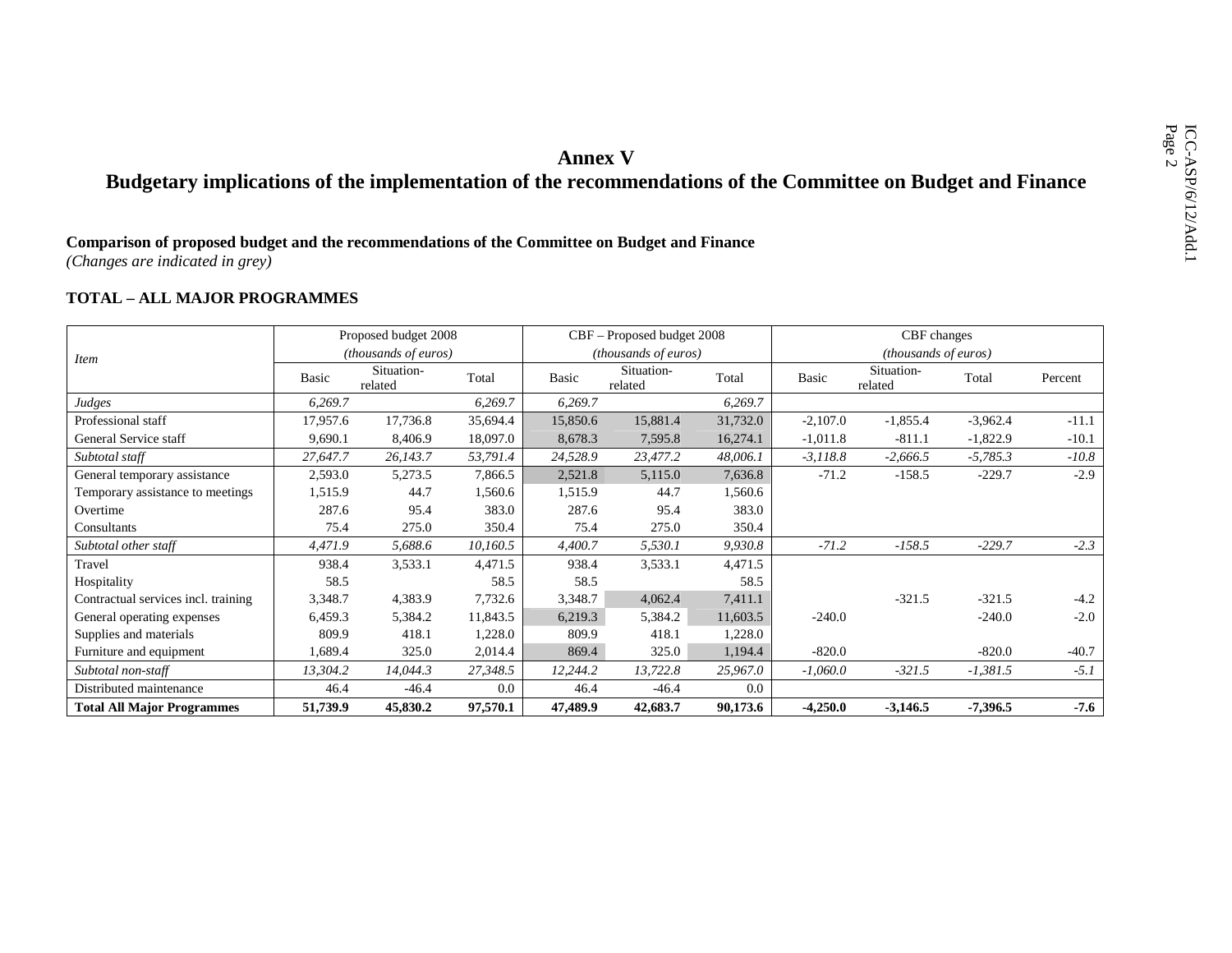|                       |              | Proposed budget 2008  |       |              | CBF – Proposed budget 2008 |       |              | CBF changes           |          |         |
|-----------------------|--------------|-----------------------|-------|--------------|----------------------------|-------|--------------|-----------------------|----------|---------|
| <i>Item</i>           |              | Post table            |       |              | Post table                 |       |              | Post table            |          |         |
|                       | <b>Basic</b> | Situation-<br>related | Total | <b>Basic</b> | Situation-<br>related      | Total | <b>Basic</b> | Situation-<br>related | Total    | Percent |
| Professional staff    | 164          | 186                   | 350   | 162          | 186                        | 348   |              |                       | -4       | $-0.6$  |
| General Service staff | 169          | 160                   | 329   | 168          | 160                        | 328   |              |                       | $\sim$ 1 | $-0.3$  |
| <b>Total staff</b>    | 333          | 346                   | 679   | 330          | 346                        | 676   | - 3          |                       | -3       | $-0.4$  |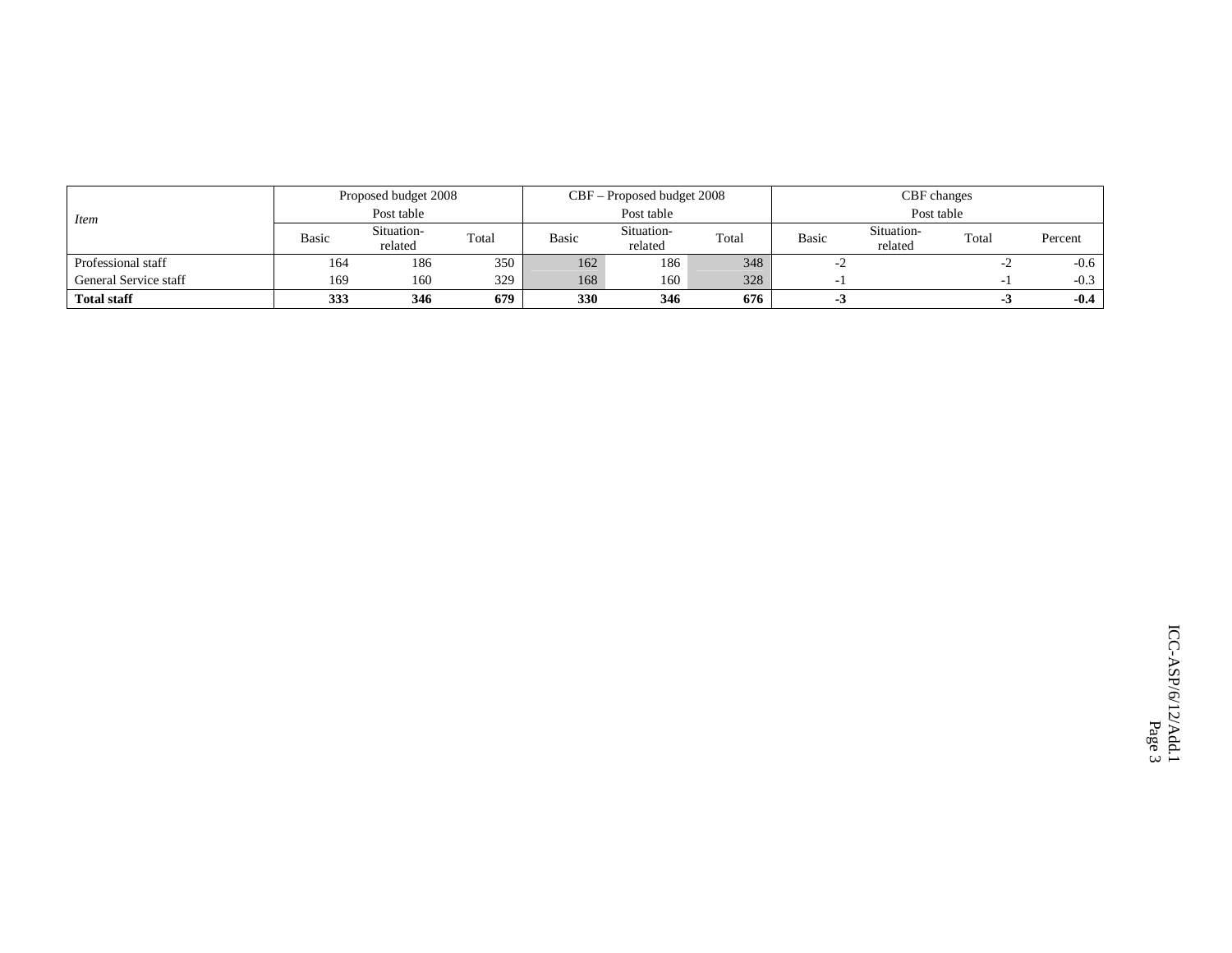# ICO-CAC-ASP (Changes are indicated in grey)<br> **1. Major Programme I** - Judiciary **1. Major Programme I** - Judiciary

|                                     |          | Proposed budget 2008  |          |         | CBF – Proposed budget 2008 |          |          | CBF changes           |          |         |
|-------------------------------------|----------|-----------------------|----------|---------|----------------------------|----------|----------|-----------------------|----------|---------|
| <i>Item</i>                         |          | (thousands of euros)  |          |         | (thousands of euros)       |          |          | (thousands of euros)  |          |         |
|                                     | Basic    | Situation-<br>related | Total    | Basic   | Situation-<br>related      | Total    | Basic    | Situation-<br>related | Total    | Percent |
| Judges                              | 6,269.7  |                       | 6,269.7  | 6,269.7 |                            | 6,269.7  |          |                       |          |         |
| Professional staff                  | 2,440.0  | 386.9                 | 2,826.9  | 2,106.7 | 333.9                      | 2,440.6  | $-333.3$ | $-53.0$               | $-386.3$ | $-13.7$ |
| General Service staff               | 792.3    | 178.8                 | 971.1    | 683.4   | 154.2                      | 837.6    | $-108.9$ | $-24.6$               | $-133.5$ | $-13.7$ |
| Subtotal staff                      | 3,232.3  | 565.7                 | 3,798.0  | 2,612.2 | 488.1                      | 3,278.2  | $-442.2$ | $-77.6$               | $-519.8$ | $-13.7$ |
| General temporary assistance        | 317.4    |                       | 317.4    | 317.4   |                            | 317.4    |          |                       |          |         |
| Consultants                         | 26.4     |                       | 26.4     | 26.4    |                            | 26.4     |          |                       |          |         |
| Subtotal other staff                | 343.8    |                       | 343.8    | 343.8   |                            | 343.8    |          |                       |          |         |
| Travel                              | 227.0    | 34.4                  | 261.4    | 227.0   | 34.4                       | 261.4    |          |                       |          |         |
| Hospitality                         | 11.0     |                       | 11.0     | 11.0    |                            | 11.0     |          |                       |          |         |
| Contractual services incl. training | 25.5     |                       | 25.5     | 25.5    |                            | 25.5     |          |                       |          |         |
| General operating expenses          | 74.3     |                       | 74.3     | 74.3    |                            | 74.3     |          |                       |          |         |
| Supplies and materials              | 5.0      |                       | 5.0      | 5.0     |                            | 5.0      |          |                       |          |         |
| Furniture and equipment             | 10.0     |                       | 10.0     | 10.0    |                            | 10.0     |          |                       |          |         |
| Subtotal non-staff                  | 352.8    | 34.4                  | 387.2    | 352.8   | 34.4                       | 387.2    |          |                       |          |         |
| Distributed maintenance             | 133.5    | 13.5                  | 147.0    | 133.5   | 13.5                       | 147.0    |          |                       |          |         |
| <b>Total Major Programme I</b>      | 10,332.1 | 613.6                 | 10,945.7 | 9,712.0 | 536.0                      | 10,425.9 | $-442.2$ | $-77.6$               | $-519.8$ | $-4.7$  |

|                       |       | Proposed budget 2008  |                |          | $CBF -$ Proposed budget 2008 |               |       | CBF changes           |       |         |
|-----------------------|-------|-----------------------|----------------|----------|------------------------------|---------------|-------|-----------------------|-------|---------|
| <i>Item</i>           |       | Post table            |                |          | Post table                   |               |       | Post table            |       |         |
|                       | Basic | Situation-<br>related | Total          | Basic    | Situation-<br>related        | Total         | Basic | Situation-<br>related | Total | Percent |
| Professional staff    | 24    |                       | 27<br>$\sim$ 1 | 24       |                              | $\sim$<br>، ک |       |                       |       |         |
| General Service staff |       |                       | 16             |          |                              | 16            |       |                       |       |         |
| <b>Total staff</b>    | 27    |                       | 43             | 37<br>J. |                              | 43            |       |                       |       |         |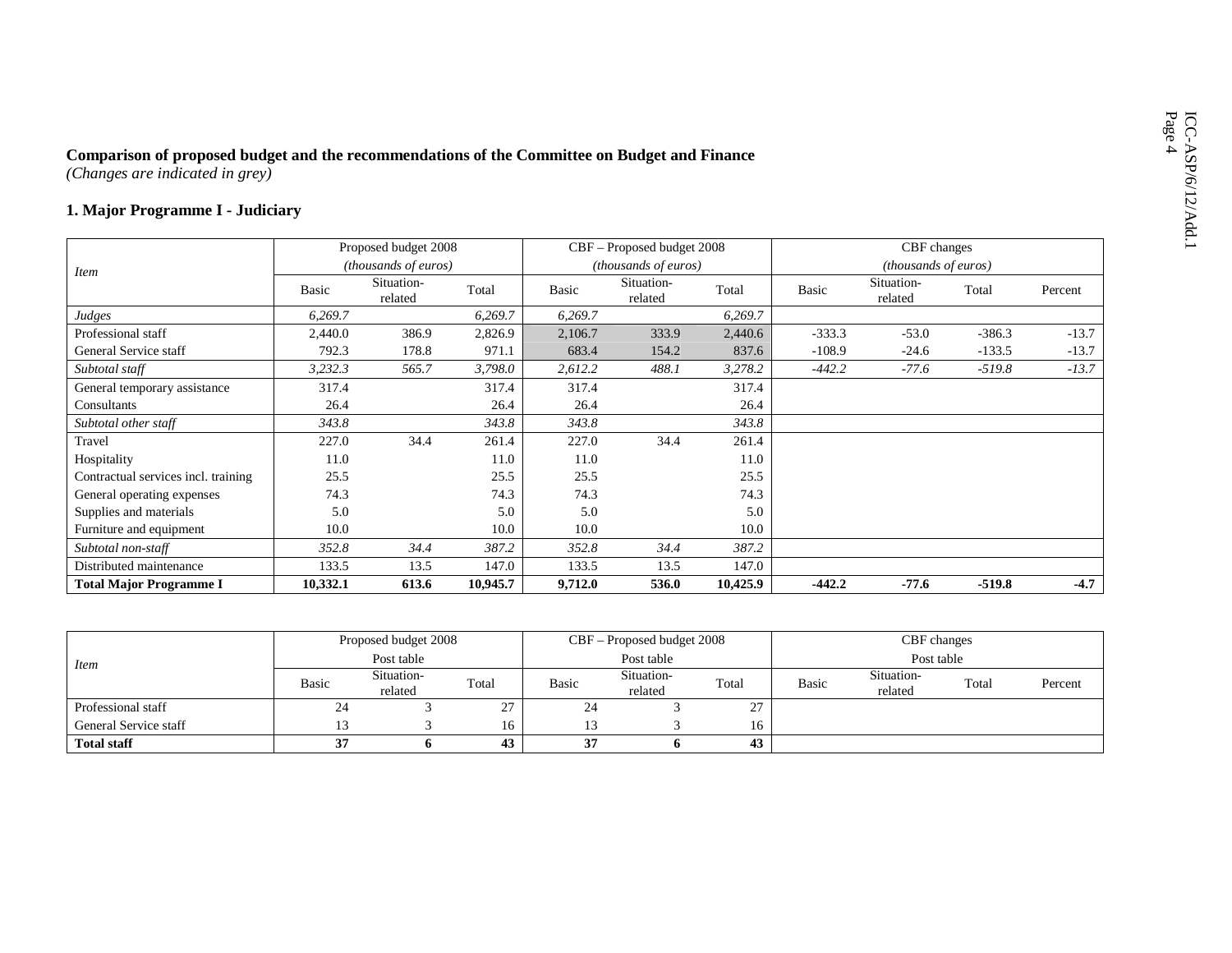### **1.1 Programme 1100 – The Presidency**

|                                     |         | Proposed budget 2008        |         |              | CBF – Proposed budget 2008    |         |          | CBF changes           |          |         |
|-------------------------------------|---------|-----------------------------|---------|--------------|-------------------------------|---------|----------|-----------------------|----------|---------|
| <i>Item</i>                         |         | <i>(thousands of euros)</i> |         |              | ( <i>thousands of euros</i> ) |         |          | (thousands of euros)  |          |         |
|                                     | Basic   | Situation-<br>related       | Total   | <b>Basic</b> | Situation-<br>related         | Total   | Basic    | Situation-<br>related | Total    | Percent |
| Judges                              | 1,259.0 |                             | 1,259.0 | 1,259.0      |                               | 1,259.0 |          |                       |          |         |
| Professional staff                  | 857.6   |                             | 857.6   | 612.1        |                               | 612.1   | $-245.5$ |                       | $-245.5$ | $-28.6$ |
| General Service staff               | 315.5   |                             | 315.5   | 222.5        |                               | 222.5   | $-93.0$  |                       | $-93.0$  | $-29.5$ |
| Subtotal staff                      | 1,173.1 |                             | 1,173.1 | 834.6        |                               | 834.6   | $-338.5$ |                       | $-338.5$ | $-28.9$ |
| General temporary assistance        | 66.6    |                             | 66.6    | 66.6         |                               | 66.6    |          |                       |          |         |
| Consultants                         | 26.4    |                             | 26.4    | 26.4         |                               | 26.4    |          |                       |          |         |
| Subtotal other staff                | 93.0    |                             | 93.0    | 93.0         |                               | 93.0    |          |                       |          |         |
| Travel                              | 100.9   |                             | 100.9   | 100.9        |                               | 100.9   |          |                       |          |         |
| Hospitality                         | 10.0    |                             | 10.0    | 10.0         |                               | 10.0    |          |                       |          |         |
| Contractual services incl. training | 10.0    |                             | 10.0    | 10.0         |                               | 10.0    |          |                       |          |         |
| General operating expenses          | 53.3    |                             | 53.3    | 53.3         |                               | 53.3    |          |                       |          |         |
| Supplies and materials              | 5.0     |                             | 5.0     | 5.0          |                               | 5.0     |          |                       |          |         |
| Subtotal non-staff                  | 179.2   |                             | 179.2   | 179.2        |                               | 179.2   |          |                       |          |         |
| Distributed maintenance             | 46.9    |                             | 46.9    | 46.9         |                               | 46.9    |          |                       |          |         |
| <b>Total programme</b>              | 2,751.2 |                             | 2,751.2 | 2,412.7      |                               | 2,412.7 | $-338.5$ |                       | $-338.5$ | $-12.3$ |

|                       |       | Proposed budget 2008  |       |       | CBF – Proposed budget 2008 |       |       | CBF changes           |       |         |
|-----------------------|-------|-----------------------|-------|-------|----------------------------|-------|-------|-----------------------|-------|---------|
| Item                  |       | Post table            |       |       | Post table                 |       |       | Post table            |       |         |
|                       | Basic | Situation-<br>related | Total | Basic | Situation-<br>related      | Total | Basic | Situation-<br>related | Total | Percent |
| Professional staff    |       |                       |       |       |                            |       |       |                       |       |         |
| General Service staff |       |                       |       |       |                            |       |       |                       |       |         |
| <b>Total staff</b>    | IJ    |                       | 13    | ⊥ၪ    |                            | 13    |       |                       |       |         |

ICC-ASP/6/12/Add.1 ICC-ASP/6/12/Add.1<br>Page 5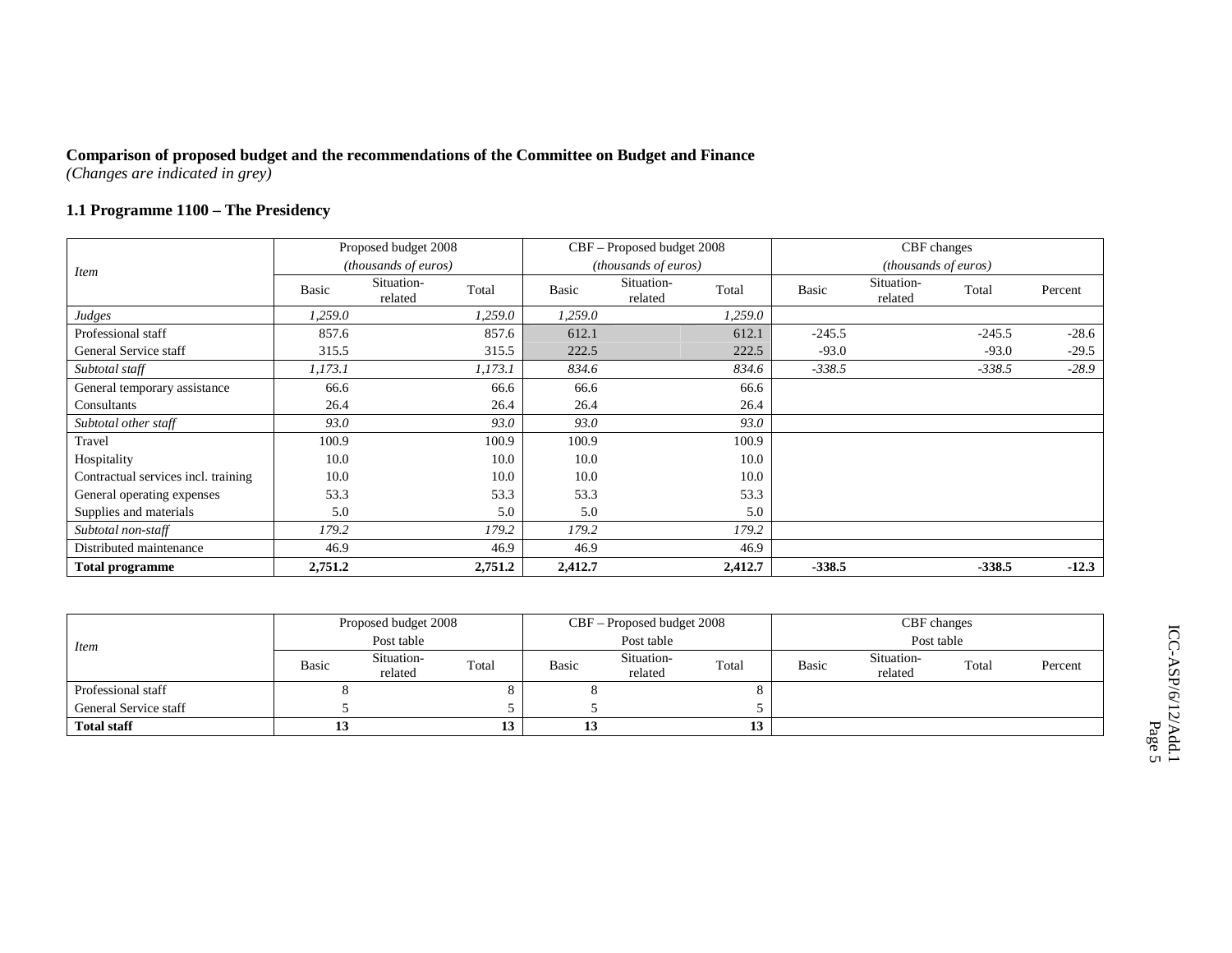# ICO-Changes are indicated in grey)<br> **1.2 Programme 1200** – Chambers **Proposed budget and Finance <b>1200** – Chambers **Proposed budget 200** – Chambers **Proposed budget 200**

|                                     |         | Proposed budget 2008  |         |              | CBF – Proposed budget 2008 |         |          | CBF changes           |          |         |
|-------------------------------------|---------|-----------------------|---------|--------------|----------------------------|---------|----------|-----------------------|----------|---------|
| <i>Item</i>                         |         | (thousands of euros)  |         |              | (thousands of euros)       |         |          | (thousands of euros)  |          |         |
|                                     | Basic   | Situation-<br>related | Total   | <b>Basic</b> | Situation-<br>related      | Total   | Basic    | Situation-<br>related | Total    | Percent |
| Judges                              | 5,010.7 |                       | 5,010.7 | 5,010.7      |                            | 5,010.7 |          |                       |          |         |
| Professional staff                  | 1,582.4 | 386.9                 | 1,969.3 | 1,366.4      | 333.9                      | 1,700.3 | $-216.0$ | $-53.0$               | $-269.0$ | $-13.7$ |
| General Service staff               | 476.8   | 178.8                 | 655.6   | 411.2        | 154.2                      | 565.4   | $-65.6$  | $-24.6$               | $-90.2$  | $-13.8$ |
| Subtotal staff                      | 2,059.2 | 565.7                 | 2,624.9 | 1,777.6      | 488.1                      | 2,265.7 | $-281.6$ | $-77.6$               | $-359.2$ | $-13.7$ |
| General temporary assistance        | 250.8   |                       | 250.8   | 250.8        |                            | 250.8   |          |                       |          |         |
| Subtotal other staff                | 250.8   |                       | 250.8   | 250.8        |                            | 250.8   |          |                       |          |         |
| Travel                              | 126.1   | 34.4                  | 160.5   | 126.1        | 34.4                       | 160.5   |          |                       |          |         |
| Hospitality                         | 1.0     |                       | 1.0     | 1.0          |                            | 1.0     |          |                       |          |         |
| Contractual services incl. training | 15.5    |                       | 15.5    | 15.5         |                            | 15.5    |          |                       |          |         |
| General operating expenses          | 21.0    |                       | 21.0    | 21.0         |                            | 21.0    |          |                       |          |         |
| Furniture and equipment             | 10.0    |                       | 10.0    | 10.0         |                            | 10.0    |          |                       |          |         |
| Subtotal non-staff                  | 173.6   | 34.4                  | 208.0   | 173.6        | 34.4                       | 208.0   |          |                       |          |         |
| Distributed maintenance             | 86.6    | 13.5                  | 100.1   | 86.6         | 13.5                       | 100.1   |          |                       |          |         |
| <b>Total programme</b>              | 7,580.9 | 613.6                 | 8,194.5 | 7,299.3      | 536.0                      | 7,835.3 | $-281.6$ | $-77.6$               | $-359.2$ | $-4.4$  |

|                       |              | Proposed budget 2008  |       |       | $CBF -$ Proposed budget 2008 |       |       | CBF changes           |       |         |
|-----------------------|--------------|-----------------------|-------|-------|------------------------------|-------|-------|-----------------------|-------|---------|
| <i>Item</i>           |              | Post table            |       |       | Post table                   |       |       | Post table            |       |         |
|                       | <b>Basic</b> | Situation-<br>related | Total | Basic | Situation-<br>related        | Total | Basic | Situation-<br>related | Total | Percent |
| Professional staff    | 16           |                       | 19.   | 16    |                              | 19    |       |                       |       |         |
| General Service staff |              |                       |       |       |                              |       |       |                       |       |         |
| <b>Total staff</b>    | 24           |                       | 30    | 24    |                              | 30    |       |                       |       |         |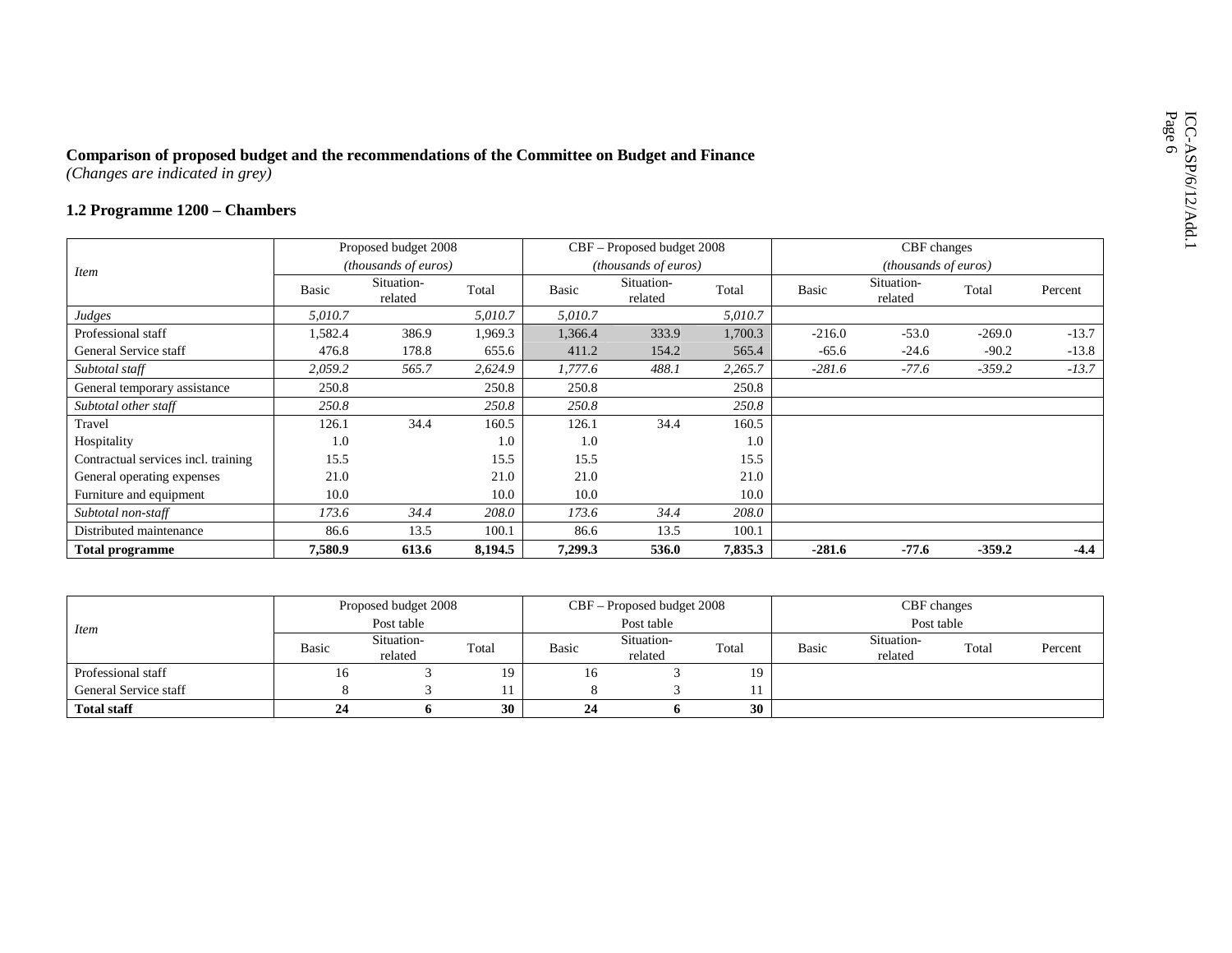### **2. Major Programme II – Office of the Prosecutor**

|                                     |              | Proposed budget 2008        |          |         | CBF – Proposed budget 2008  |          |              | CBF changes                   |            |         |
|-------------------------------------|--------------|-----------------------------|----------|---------|-----------------------------|----------|--------------|-------------------------------|------------|---------|
| Item                                |              | <i>(thousands of euros)</i> |          |         | <i>(thousands of euros)</i> |          |              | ( <i>thousands of euros</i> ) |            |         |
|                                     | <b>Basic</b> | Situation-<br>related       | Total    | Basic   | Situation-<br>related       | Total    | <b>Basic</b> | Situation-<br>related         | Total      | Percent |
| Professional staff                  | 3,689.4      | 10,622.6                    | 14,312.0 | 3,185.7 | 9,523.2                     | 12,708.9 | $-503.7$     | $-1,099.4$                    | $-1,603.1$ | $-11.2$ |
| General Service staff               | 977.4        | 2,707.2                     | 3,684.6  | 890.7   | 2,467.2                     | 3,357.9  | $-86.7$      | $-240.0$                      | $-326.7$   | $-8.9$  |
| Subtotal staff                      | 4,666.8      | 13,329.8                    | 17,996.6 | 4,076.4 | 11,990.4                    | 16,066.8 | $-590.4$     | $-1,339.4$                    | $-1,929.8$ | $-10.7$ |
| General temporary assistance        | 40.5         | 3,513.6                     | 3,554.1  | 40.5    | 3,513.6                     | 3,554.1  |              |                               |            |         |
| Overtime                            | 15.0         |                             | 15.0     | 15.0    |                             | 15.0     |              |                               |            |         |
| Consultants                         |              | 67.8                        | 67.8     |         | 67.8                        | 67.8     |              |                               |            |         |
| Subtotal other staff                | 55.5         | 3,581.4                     | 3,636.9  | 55.5    | 3,581.4                     | 3,636.9  |              |                               |            |         |
| Travel                              | 180.0        | 1,812.7                     | 1,992.7  | 180.0   | 1,812.7                     | 1,992.7  |              |                               |            |         |
| Hospitality                         | 10.0         |                             | 10.0     | 10.0    |                             | 10.0     |              |                               |            |         |
| Contractual services incl. training | 51.2         | 309.5                       | 360.7    | 51.2    | 309.5                       | 360.7    |              |                               |            |         |
| General operating expenses          |              | 274.6                       | 274.6    |         | 274.6                       | 274.6    |              |                               |            |         |
| Supplies and materials              | 53.0         | 48.0                        | 101.0    | 53.0    | 48.0                        | 101.0    |              |                               |            |         |
| Furniture and equipment             |              | 30.0                        | 30.0     |         | 30.0                        | 30.0     |              |                               |            |         |
| Subtotal non-staff                  | 294.2        | 2,474.8                     | 2,769.0  | 294.2   | 2,474.8                     | 2,769.0  |              |                               |            |         |
| Distributed maintenance             | 219.6        | 508.9                       | 728.5    | 219.6   | 508.9                       | 728.5    |              |                               |            |         |
| <b>Total Major Programme II</b>     | 5,236.1      | 19,894.9                    | 25,131.0 | 4,645.7 | 18,555.5                    | 23,201.2 | $-590.4$     | $-1,339.4$                    | $-1,929.8$ | $-7.7$  |

|                       |            | Proposed budget 2008  |       |       | CBF – Proposed budget 2008 |       |       | CBF changes           |       |         |
|-----------------------|------------|-----------------------|-------|-------|----------------------------|-------|-------|-----------------------|-------|---------|
| Item                  | Post table |                       |       |       | Post table                 |       |       | Post table            |       |         |
|                       | Basic      | Situation-<br>related | Total | Basic | Situation-<br>related      | Total | Basic | Situation-<br>related | Total | Percent |
| Professional staff    | 31         | 110                   | 141   | 51    | 110                        | 141   |       |                       |       |         |
| General Service staff |            | 48                    | 65    |       | 48                         | 65    |       |                       |       |         |
| <b>Total staff</b>    | 48         | 158                   | 206   | 48    | 158                        | 206   |       |                       |       |         |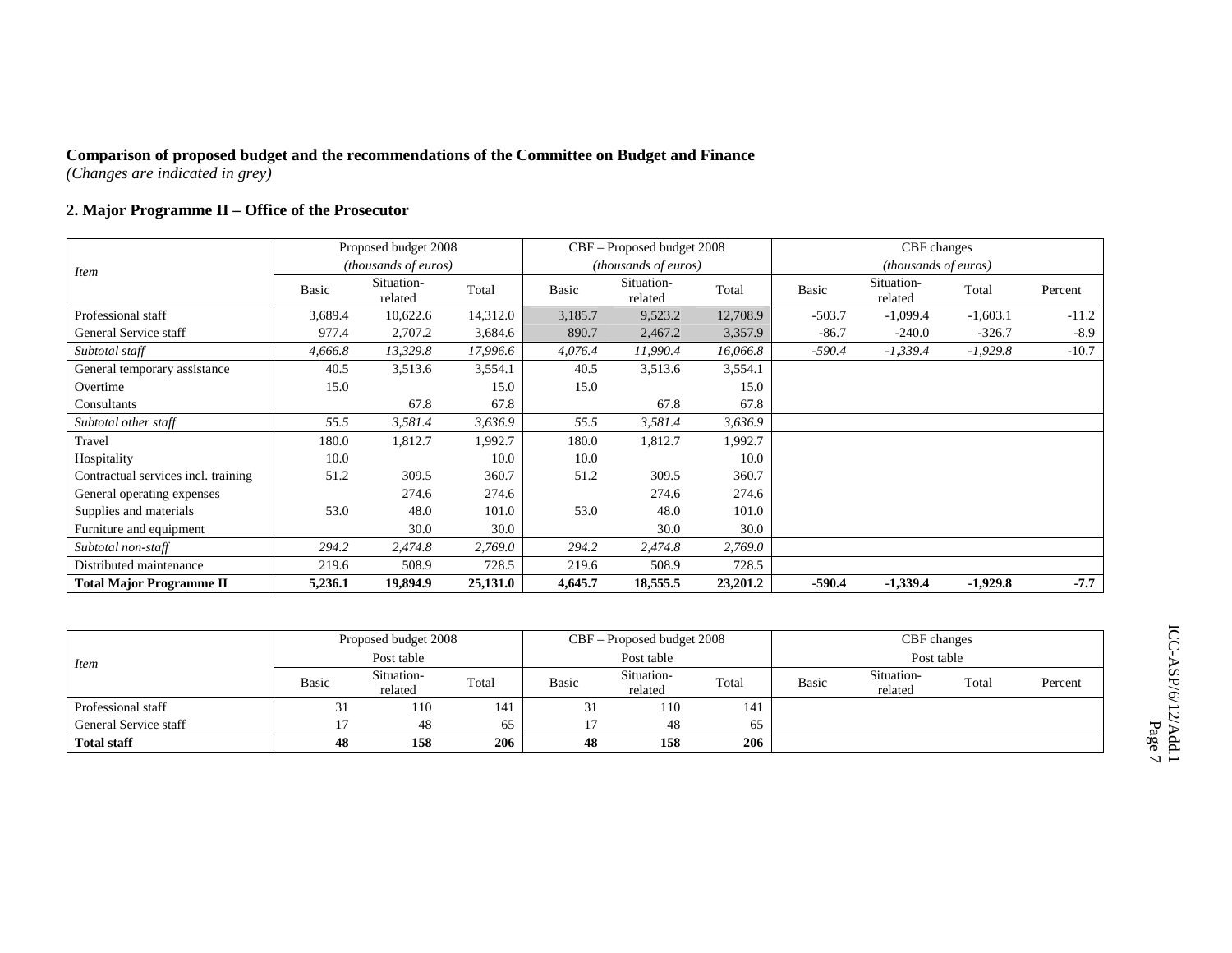# ICO-Changes are indicated in grey)<br> **2.1 Programme 2100 – The Prosecutor** *Prosecutor*

|                                     |         | Proposed budget 2008  |         |         | CBF – Proposed budget 2008  |         |          | CBF changes           |          |         |
|-------------------------------------|---------|-----------------------|---------|---------|-----------------------------|---------|----------|-----------------------|----------|---------|
| <i>Item</i>                         |         | (thousands of euros)  |         |         | <i>(thousands of euros)</i> |         |          | (thousands of euros)  |          |         |
|                                     | Basic   | Situation-<br>related | Total   | Basic   | Situation-<br>related       | Total   | Basic    | Situation-<br>related | Total    | Percent |
| Professional staff                  | 2,042.4 | 366.3                 | 2,408.7 | 1,860.8 | 290.9                       | 2,151.7 | $-181.6$ | $-75.4$               | $-257.0$ | $-10.7$ |
| General Service staff               | 639.0   | 620.4                 | 1,259.4 | 582.3   | 565.4                       | 1,147.7 | $-56.7$  | $-55.0$               | $-111.7$ | $-8.9$  |
| Subtotal staff                      | 2,681.4 | 986.7                 | 3,668.1 | 2,443.1 | 856.3                       | 3,299.4 | $-238.3$ | $-130.4$              | $-368.7$ | $-10.1$ |
| General temporary assistance        | 40.5    | 1,385.1               | 1,425.6 | 40.5    | 1,385.1                     | 1,425.6 |          |                       |          |         |
| Overtime                            | 15.0    |                       | 15.0    | 15.0    |                             | 15.0    |          |                       |          |         |
| Consultants                         |         | 67.8                  | 67.8    |         | 67.8                        | 67.8    |          |                       |          |         |
| Subtotal other staff                | 55.5    | 1,452.9               | 1,508.4 | 55.5    | 1,452.9                     | 1,508.4 |          |                       |          |         |
| Travel                              | 98.8    | 346.9                 | 445.7   | 98.8    | 346.9                       | 445.7   |          |                       |          |         |
| Hospitality                         | 10.0    |                       | 10.0    | 10.0    |                             | 10.0    |          |                       |          |         |
| Contractual services incl. training | 51.2    | 249.5                 | 300.7   | 51.2    | 249.5                       | 300.7   |          |                       |          |         |
| General operating expenses          |         | 10.0                  | 10.0    |         | 10.0                        | 10.0    |          |                       |          |         |
| Supplies and materials              | 53.0    | 28.0                  | 81.0    | 53.0    | 28.0                        | 81.0    |          |                       |          |         |
| Furniture and equipment             |         | 30.0                  | 30.0    |         | 30.0                        | 30.0    |          |                       |          |         |
| Subtotal non-staff                  | 213.0   | 664.4                 | 877.4   | 213.0   | 664.4                       | 877.4   |          |                       |          |         |
| Distributed maintenance             | 137.4   | 48.3                  | 185.7   | 137.4   | 48.3                        | 185.7   |          |                       |          |         |
| <b>Total programme</b>              | 3,087.3 | 3,152.3               | 6,239.6 | 2,849.0 | 3,021.9                     | 5,870.9 | $-238.3$ | $-130.4$              | $-368.7$ | $-5.9$  |

|                       |              | Proposed budget 2008  |       |              | $CBF -$ Proposed budget 2008 |               |              | CBF changes           |       |         |
|-----------------------|--------------|-----------------------|-------|--------------|------------------------------|---------------|--------------|-----------------------|-------|---------|
| <i>Item</i>           |              | Post table            |       |              | Post table                   |               |              | Post table            |       |         |
|                       | <b>Basic</b> | Situation-<br>related | Total | <b>Basic</b> | Situation-<br>related        | Total         | <b>Basic</b> | Situation-<br>related | Total | Percent |
| Professional staff    | 19           |                       | 23    | 19           |                              | $\sim$<br>ر ے |              |                       |       |         |
| General Service staff |              |                       | 22    |              |                              | ົາາ<br>∠∠     |              |                       |       |         |
| <b>Total staff</b>    | 30           | 15                    | 45    | 30           | 15                           | 45            |              |                       |       |         |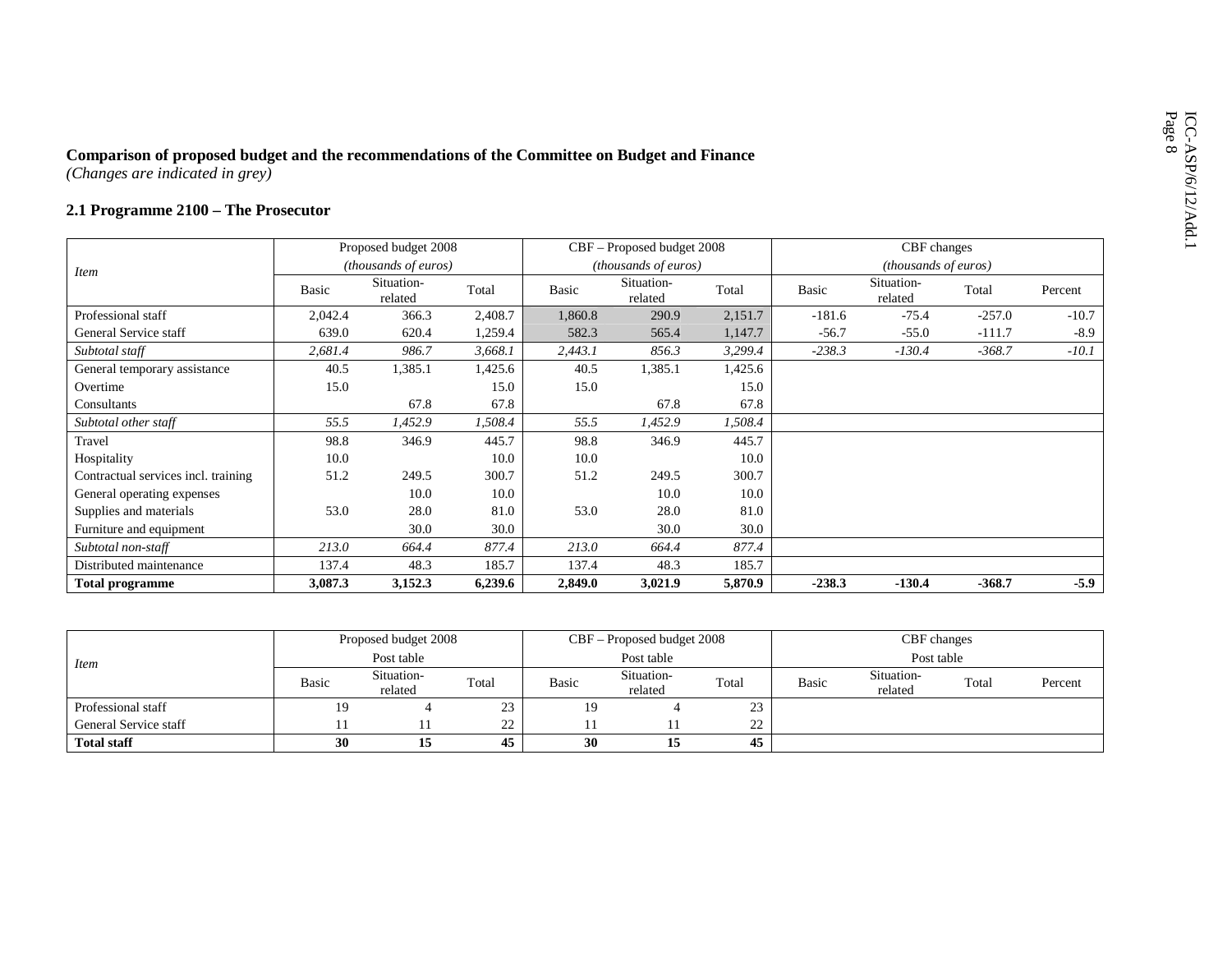### **2.2 Programme 2200 – Jurisdiction, Complementarity and Cooperation Division**

|                         |       | Proposed budget 2008        |         |       | CBF – Proposed budget 2008 |         |         | CBF changes                 |          |         |
|-------------------------|-------|-----------------------------|---------|-------|----------------------------|---------|---------|-----------------------------|----------|---------|
| <i>Item</i>             |       | <i>(thousands of euros)</i> |         |       | (thousands of euros)       |         |         | <i>(thousands of euros)</i> |          |         |
|                         | Basic | Situation-<br>related       | Total   | Basic | Situation-<br>related      | Total   | Basic   | Situation-<br>related       | Total    | Percent |
| Professional staff      | 716.4 | 812.9                       | 1,529.3 | 652.7 | 740.6                      | 1,393.3 | $-63.7$ | $-72.3$                     | $-136.0$ | $-8.9$  |
| General Service staff   | 112.8 |                             | 112.8   | 102.8 |                            | 102.8   | $-10.0$ |                             | $-10.0$  | $-8.9$  |
| Subtotal staff          | 829.2 | 812.9                       | 1,642.1 | 755.5 | 740.6                      | 1.496.1 | $-73.7$ | $-72.3$                     | $-146.0$ | $-8.9$  |
| Travel                  | 45.7  | 264.8                       | 310.5   | 45.7  | 264.8                      | 310.5   |         |                             |          |         |
| Subtotal non-staff      | 45.7  | 264.8                       | 310.5   | 45.7  | 264.8                      | 310.5   |         |                             |          |         |
| Distributed maintenance | 36.6  | 25.8                        | 62.4    | 36.6  | 25.8                       | 62.4    |         |                             |          |         |
| <b>Total programme</b>  | 911.5 | 1.103.5                     | 2,015.0 | 837.8 | 1.031.2                    | 1.869.0 | $-73.7$ | $-72.3$                     | $-146.0$ | $-7.2$  |

|                       |       | Proposed budget 2008  |       |              | CBF – Proposed budget 2008 |       |       | CBF changes           |       |         |
|-----------------------|-------|-----------------------|-------|--------------|----------------------------|-------|-------|-----------------------|-------|---------|
| <i>Item</i>           |       | Post table            |       |              | Post table                 |       |       | Post table            |       |         |
|                       | Basic | Situation-<br>related | Total | <b>Basic</b> | Situation-<br>related      | Total | Basic | Situation-<br>related | Total | Percent |
| Professional staff    |       |                       | 14    |              |                            | 14    |       |                       |       |         |
| General Service staff |       |                       |       |              |                            |       |       |                       |       |         |
| <b>Total staff</b>    |       |                       | 16    |              |                            | 16    |       |                       |       |         |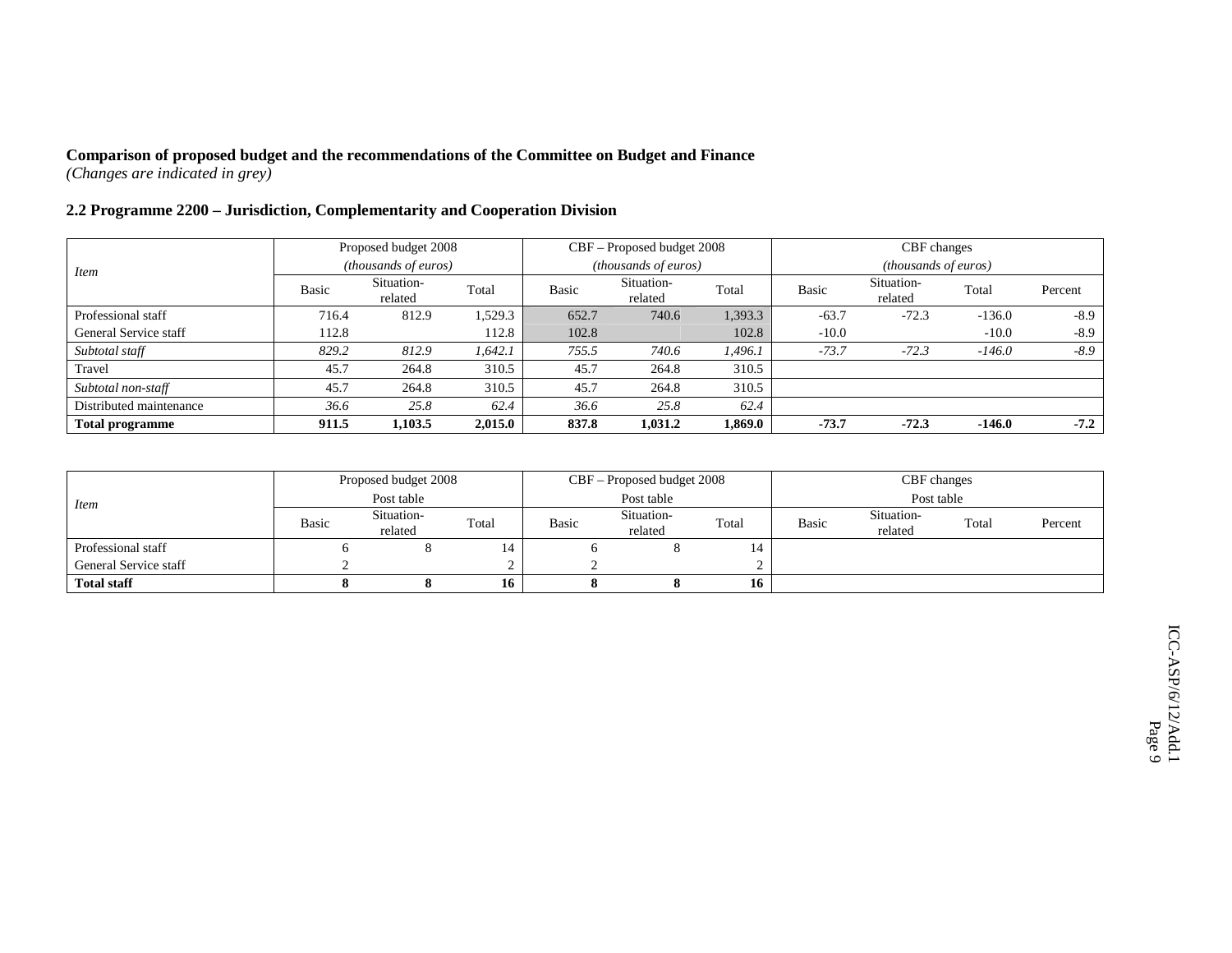# Comparison of proposed budget and the recommendations of the Committee on Budget and Finance<br>
(Changes are indicated in grey)<br>
2.3 Programme 2300 – Investigation Division

|                                     |       | Proposed budget 2008        |          |       | CBF – Proposed budget 2008  |          |          | CBF changes                 |            |         |
|-------------------------------------|-------|-----------------------------|----------|-------|-----------------------------|----------|----------|-----------------------------|------------|---------|
| <i>Item</i>                         |       | <i>(thousands of euros)</i> |          |       | <i>(thousands of euros)</i> |          |          | <i>(thousands of euros)</i> |            |         |
|                                     | Basic | Situation-<br>related       | Total    | Basic | Situation-<br>related       | Total    | Basic    | Situation-<br>related       | Total      | Percent |
| Professional staff                  | 480.7 | 7,150.4                     | 7,631.1  | 262.2 | 6,482.6                     | 6,744.8  | $-218.5$ | $-667.8$                    | $-886.3$   | $-11.6$ |
| General Service staff               | 112.8 | 1,692.0                     | 1,804.8  | 102.8 | 1,542.0                     | 1,644.8  | $-10.0$  | $-150.0$                    | $-160.0$   | $-8.9$  |
| Subtotal staff                      | 593.5 | 8,842.4                     | 9,435.9  | 365.0 | 8,024.6                     | 8,389.6  | $-228.5$ | $-817.8$                    | $-1,046.3$ | $-11.1$ |
| General temporary assistance        |       | 1,909.0                     | 1,909.0  |       | 1,909.0                     | 1,909.0  |          |                             |            |         |
| Subtotal other staff                |       | 1,909.0                     | 1,909.0  |       | 1,909.0                     | 1,909.0  |          |                             |            |         |
| Travel                              | 7.4   | 1,076.0                     | 1,083.4  | 7.4   | 1.076.0                     | 1,083.4  |          |                             |            |         |
| Contractual services incl. training |       | 60.0                        | 60.0     |       | 60.0                        | 60.0     |          |                             |            |         |
| General operating expenses          |       | 264.6                       | 264.6    |       | 264.6                       | 264.6    |          |                             |            |         |
| Supplies and materials              |       | 20.0                        | 20.0     |       | 20.0                        | 20.0     |          |                             |            |         |
| Subtotal non-staff                  | 7.4   | 1,420.6                     | 1,428.0  | 7.4   | 1,420.6                     | 1,428.0  |          |                             |            |         |
| Distributed maintenance             | 22.7  | 341.5                       | 364.2    | 22.7  | 341.5                       | 364.2    |          |                             |            |         |
| <b>Total programme</b>              | 623.6 | 12,513.5                    | 13,137.1 | 395.1 | 11,695.7                    | 12,090.8 | $-228.5$ | $-817.8$                    | $-1.046.3$ | $-8.0$  |

|                       |       | Proposed budget 2008  |       |       | $CBF -$ Proposed budget 2008 |       | CBF changes  |                       |       |         |
|-----------------------|-------|-----------------------|-------|-------|------------------------------|-------|--------------|-----------------------|-------|---------|
| <i>Item</i>           |       | Post table            |       |       | Post table                   |       |              | Post table            |       |         |
|                       | Basic | Situation-<br>related | Total | Basic | Situation-<br>related        | Total | <b>Basic</b> | Situation-<br>related | Total | Percent |
| Professional staff    |       | 76                    | 79    |       | 76                           | 79    |              |                       |       |         |
| General Service staff |       | 30                    | 32    |       | 30                           | 32    |              |                       |       |         |
| <b>Total staff</b>    |       | 106                   | 111   |       | 106                          | 111   |              |                       |       |         |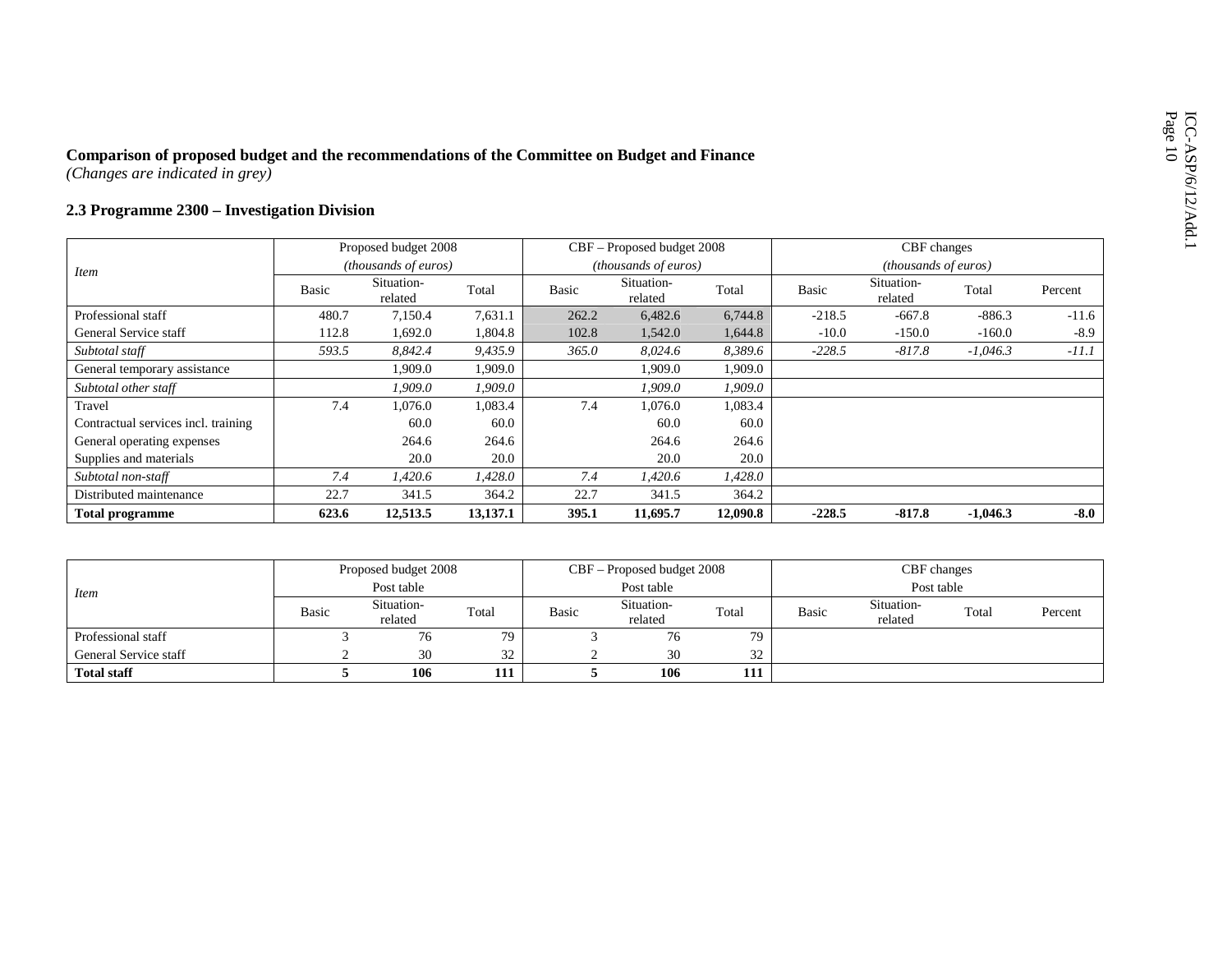### **2.4 Programme 2400 – Prosecution Division**

|                              |       | Proposed budget 2008        |         |       | CBF – Proposed budget 2008 |         |              | CBF changes                 |          |         |
|------------------------------|-------|-----------------------------|---------|-------|----------------------------|---------|--------------|-----------------------------|----------|---------|
| Item                         |       | <i>(thousands of euros)</i> |         |       | (thousands of euros)       |         |              | <i>(thousands of euros)</i> |          |         |
|                              | Basic | Situation-<br>related       | Total   | Basic | Situation-<br>related      | Total   | <b>Basic</b> | Situation-<br>related       | Total    | Percent |
| Professional staff           | 449.9 | 2,293.0                     | 2,742.9 | 410.0 | 2,009.1                    | 2,419.1 | $-39.9$      | $-283.9$                    | $-323.8$ | $-11.8$ |
| General Service staff        | 112.8 | 394.8                       | 507.6   | 102.8 | 359.8                      | 462.6   | $-10.0$      | $-35.0$                     | $-45.0$  | $-8.9$  |
| Subtotal staff               | 562.7 | 2,687.8                     | 3,250.5 | 512.8 | 2,368.9                    | 2,881.7 | $-49.9$      | $-318.9$                    | $-368.8$ | $-11.3$ |
| General temporary assistance |       | 219.5                       | 219.5   |       | 219.5                      | 219.5   |              |                             |          |         |
| Subtotal other staff         |       | 219.5                       | 219.5   |       | 219.5                      | 219.5   |              |                             |          |         |
| Travel                       | 28.1  | 125.0                       | 153.1   | 28.1  | 125.0                      | 153.1   |              |                             |          |         |
| Subtotal non-staff           | 28.1  | 125.0                       | 153.1   | 28.1  | 125.0                      | 153.1   |              |                             |          |         |
| Distributed maintenance      | 22.9  | 93.3                        | 116.2   | 22.9  | 93.3                       | 116.2   |              |                             |          |         |
| <b>Total programme</b>       | 613.7 | 3,125.6                     | 3,739.3 | 563.8 | 2,806.7                    | 3,370.5 | -49.9        | $-318.9$                    | $-368.8$ | $-9.9$  |

|                       |              | Proposed budget 2008  |          |       | CBF – Proposed budget 2008 |       |       | CBF changes           |       |         |
|-----------------------|--------------|-----------------------|----------|-------|----------------------------|-------|-------|-----------------------|-------|---------|
| <i>Item</i>           |              | Post table            |          |       | Post table                 |       |       | Post table            |       |         |
|                       | <b>Basic</b> | Situation-<br>related | Total    | Basic | Situation-<br>related      | Total | Basic | Situation-<br>related | Total | Percent |
| Professional staff    |              | 22                    | 25       |       | 22                         | 25    |       |                       |       |         |
| General Service staff |              |                       | $\Omega$ |       |                            | Q     |       |                       |       |         |
| <b>Total staff</b>    |              | 29                    | 34       |       | 29                         | 34    |       |                       |       |         |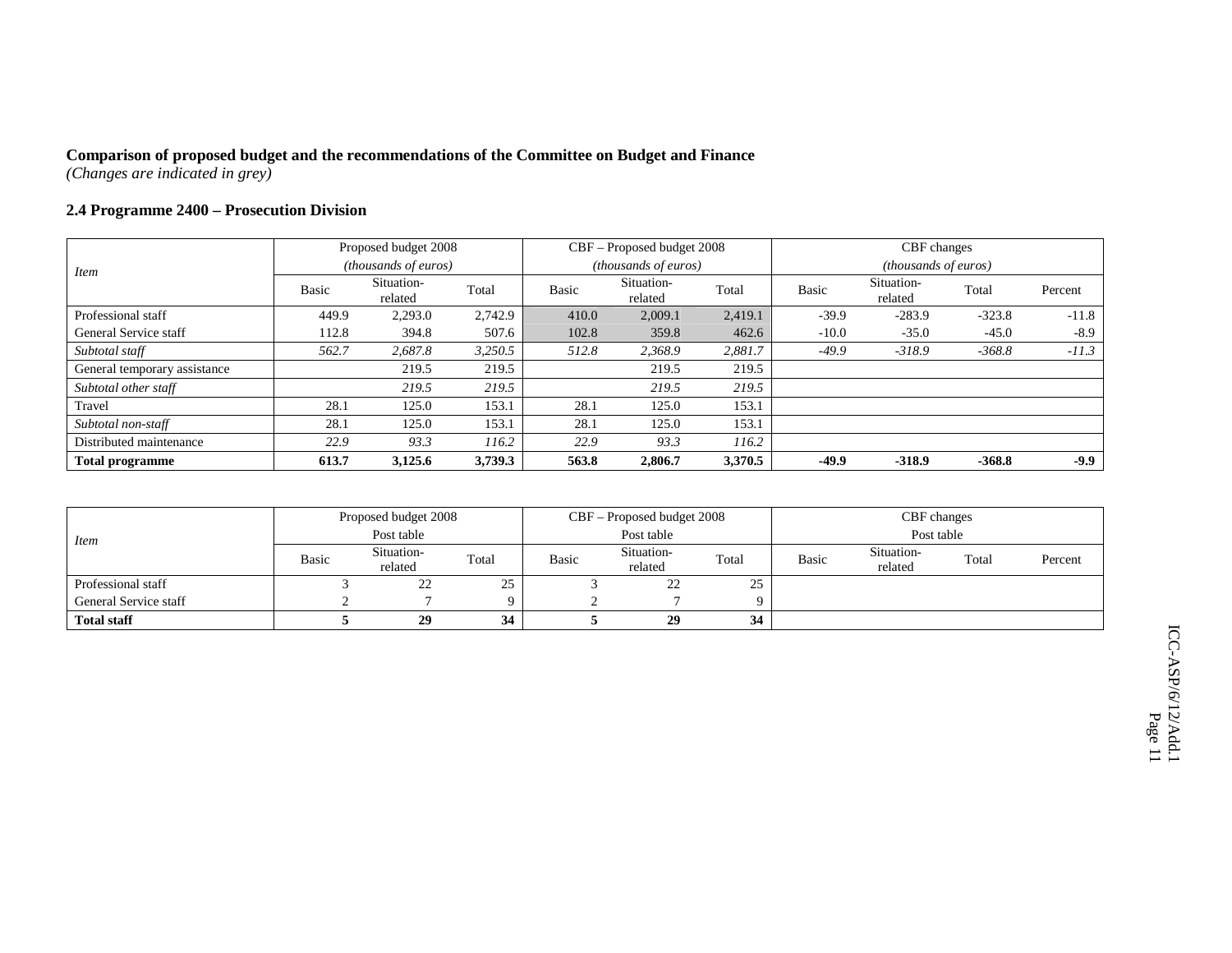# Comparison of proposed budget and the recommendations of the Committee on Budget and Finance<br>
(Changes are indicated in grey)<br>
3. Major Programme III – Registry

|                                     |          | Proposed budget 2008  |          |          | CBF - Proposed budget 2008 |          |            | CBF changes                 |            |         |
|-------------------------------------|----------|-----------------------|----------|----------|----------------------------|----------|------------|-----------------------------|------------|---------|
| <i>Item</i>                         |          | (thousands of euros)  |          |          | (thousands of euros)       |          |            | <i>(thousands of euros)</i> |            |         |
|                                     | Basic    | Situation-<br>related | Total    | Basic    | Situation-<br>related      | Total    | Basic      | Situation-<br>related       | Total      | Percent |
| Professional staff                  | 10,652.0 | 6,623.2               | 17,275.2 | 9,577.2  | 5,972.2                    | 15,549.4 | $-1,074.8$ | $-651.0$                    | $-1,725.8$ | $-10.0$ |
| General Service staff               | 7,413.4  | 5,520.9               | 12,934.3 | 6,710.6  | 4,974.4                    | 11,685.0 | $-702.8$   | $-546.5$                    | $-1,249.3$ | $-9.7$  |
| Subtotal staff                      | 18,065.4 | 12,144.1              | 30,209.5 | 16,287.8 | 10,946.6                   | 27,234.4 | $-1,777.6$ | $-1,197.5$                  | $-2,975.1$ | $-9.8$  |
| General temporary assistance        | 1,239.4  | 1,656.4               | 2,895.8  | 1,304.1  | 1,497.9                    | 2,802.0  | 64.7       | $-158.5$                    | $-93.8$    | $-3.2$  |
| Temporary assistance to meetings    | 310.2    | 44.7                  | 354.9    | 310.2    | 44.7                       | 354.9    |            |                             |            |         |
| Overtime                            | 202.6    | 95.4                  | 298.0    | 202.6    | 95.4                       | 298.0    |            |                             |            |         |
| Consultants                         | 39.0     | 207.2                 | 246.2    | 39.0     | 207.2                      | 246.2    |            |                             |            |         |
| Subtotal other staff                | 1,791.2  | 2,003.7               | 3,794.9  | 1,855.9  | 1,845.2                    | 3,701.1  | 64.7       | $-158.5$                    | $-93.8$    | $-2.5$  |
| Travel                              | 230.9    | 1,561.6               | 1,792.5  | 228.3    | 1,561.6                    | 1,789.9  | $-2.6$     |                             | $-2.6$     | $-0.1$  |
| Hospitality                         | 10.0     |                       | 10.0     | 10.0     |                            | 10.0     |            |                             |            |         |
| Contractual services incl. training | 1,739.3  | 4,057.4               | 5,796.7  | 1,739.3  | 3,735.9                    | 5,475.2  |            | $-321.5$                    | $-321.5$   | $-5.5$  |
| General operating expenses          | 5,355.9  | 5,109.6               | 10,465.5 | 5,355.9  | 5,109.6                    | 10,465.5 |            |                             |            |         |
| Supplies and materials              | 687.8    | 370.1                 | 1,057.9  | 687.8    | 370.1                      | 1,057.9  |            |                             |            |         |
| Furniture and equipment             | 596.3    | 295.0                 | 891.3    | 596.3    | 295.0                      | 891.3    |            |                             |            |         |
| Subtotal non-staff                  | 8,620.2  | 11,393.7              | 20,013.9 | 8,617.6  | 11,072.2                   | 19,689.8 | $-2.6$     | $-321.5$                    | $-324.1$   | $-1.6$  |
| Distributed maintenance             | $-371.8$ | $-571.0$              | $-942.8$ | $-371.8$ | $-571.0$                   | $-942.8$ |            |                             |            |         |
| <b>Total Major Programme III</b>    | 28,105.0 | 24,970.5              | 53,075.5 | 26,389.5 | 23,293.0                   | 49,682.5 | $-1,715.5$ | $-1,677.5$                  | $-3,393.0$ | $-6.4$  |

|                       |            | Proposed budget 2008  |       |       | CBF – Proposed budget 2008 |       |       | CBF changes           |       |         |
|-----------------------|------------|-----------------------|-------|-------|----------------------------|-------|-------|-----------------------|-------|---------|
| <i>Item</i>           |            | Post table            |       |       | Post table                 |       |       | Post table            |       |         |
|                       | Basic      | Situation-<br>related | Total | Basic | Situation-<br>related      | Total | Basic | Situation-<br>related | Total | Percent |
| Professional staff    | 99         | 72                    | 171   | 98    | 72                         | 170   |       |                       |       | $-0.6$  |
| General Service staff | 131        | 109                   | 240   | 131   | 109                        | 240   |       |                       |       |         |
| <b>Total staff</b>    | <b>230</b> | 181                   | 411   | 229   | 181                        | 410   | - 1   |                       |       | $-0.2$  |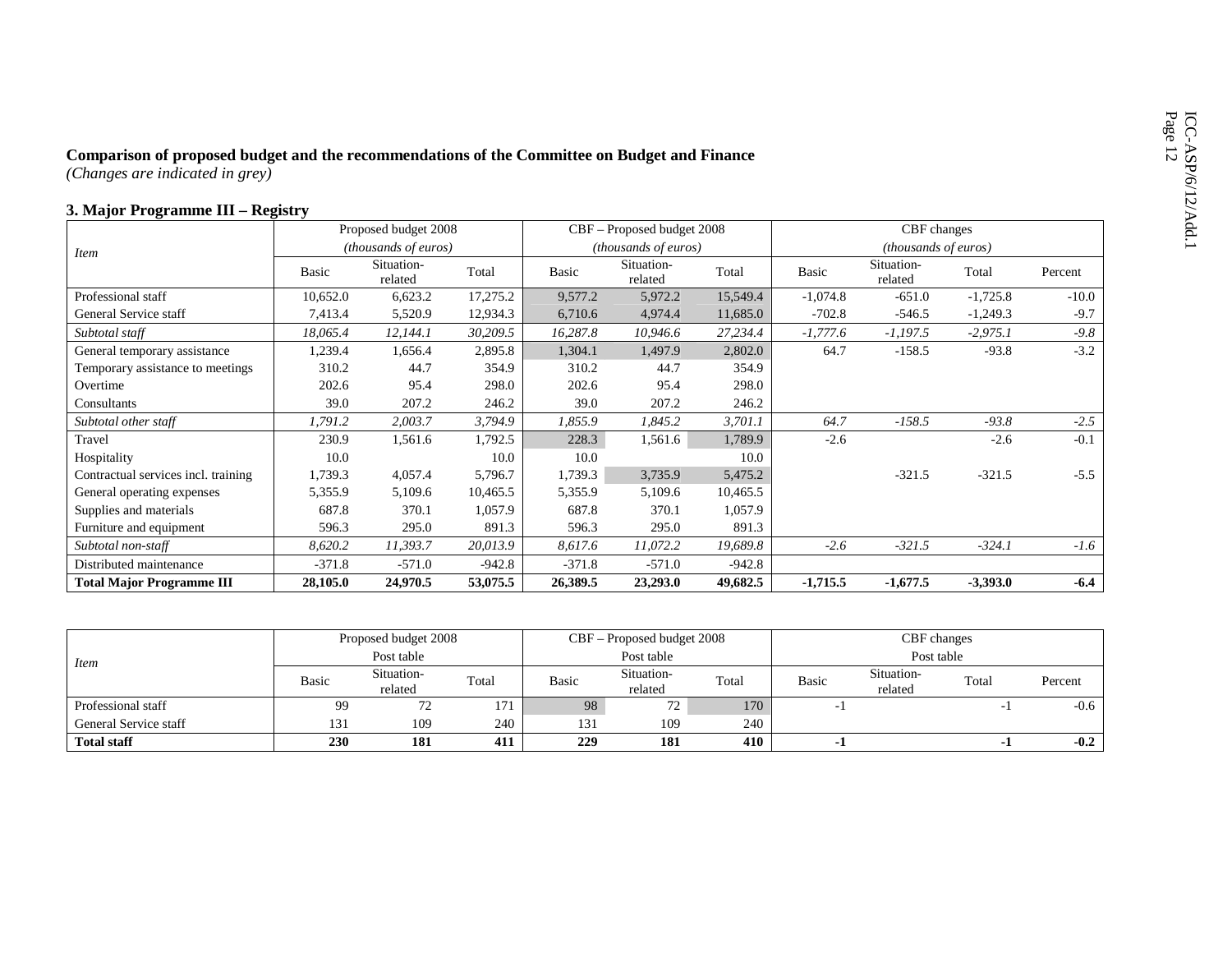### **3.1 Programme 3100 – Office of the Registrar**

|                                     |         | Proposed budget 2008  |         |         | CBF – Proposed budget 2008  |         |              | CBF changes                   |          |         |
|-------------------------------------|---------|-----------------------|---------|---------|-----------------------------|---------|--------------|-------------------------------|----------|---------|
| <i>Item</i>                         |         | (thousands of euros)  |         |         | <i>(thousands of euros)</i> |         |              | ( <i>thousands of euros</i> ) |          |         |
|                                     | Basic   | Situation-<br>related | Total   | Basic   | Situation-<br>related       | Total   | <b>Basic</b> | Situation-<br>related         | Total    | Percent |
| Judges                              |         |                       |         |         |                             |         |              |                               |          |         |
| Professional staff                  | 2,306.6 | 389.3                 | 2,695.9 | 2,023.7 | 321.3                       | 2,345.0 | $-282.9$     | $-68.0$                       | $-350.9$ | $-13.0$ |
| General Service staff               | 2,424.6 | 1,321.9               | 3,746.5 | 2,209.5 | 1,241.5                     | 3,451.0 | $-215.1$     | $-80.4$                       | $-295.5$ | $-7.9$  |
| Subtotal staff                      | 4,731.2 | 1,711.2               | 6,442.4 | 4,233.2 | 1,562.8                     | 5,796.0 | $-498.0$     | $-148.4$                      | $-646.4$ | $-10.0$ |
| General temporary assistance        | 891.4   | 20.9                  | 912.3   | 956.1   | 20.9                        | 977.0   | 64.7         |                               | 64.7     | 7.1     |
| Overtime                            | 132.6   | 37.4                  | 170.0   | 132.6   | 37.4                        | 170.0   |              |                               |          |         |
| Subtotal other staff                | 1,024.0 | 58.3                  | 1,082.3 | 1,088.7 | 58.3                        | 1,147.0 | 64.7         |                               | 64.7     | 6.0     |
| Travel                              | 52.3    | 567.2                 | 619.5   | 52.3    | 567.2                       | 619.5   |              |                               |          |         |
| Hospitality                         | 10.0    |                       | 10.0    | 10.0    |                             | 10.0    |              |                               |          |         |
| Contractual services incl. training | 217.1   | 283.9                 | 501.0   | 217.1   | 283.9                       | 501.0   |              |                               |          |         |
| General operating expenses          | 100.0   | 30.0                  | 130.0   | 100.0   | 30.0                        | 130.0   |              |                               |          |         |
| Supplies and materials              | 75.0    | 22.4                  | 97.4    | 75.0    | 22.4                        | 97.4    |              |                               |          |         |
| Furniture and equipment             | 1.3     |                       | 1.3     | 1.3     |                             | 1.3     |              |                               |          |         |
| Subtotal non-staff                  | 455.7   | 903.5                 | 1,359.2 | 455.7   | 903.5                       | 1,359.2 |              |                               |          |         |
| Distributed maintenance             | 223.8   | 45.0                  | 268.8   | 223.8   | 45.0                        | 268.8   |              |                               |          |         |
| <b>Total programme</b>              | 6,434.7 | 2,718.0               | 9,152.7 | 6,001.4 | 2,569.6                     | 8,571.0 | $-433.3$     | $-148.4$                      | $-581.7$ | $-6.4$  |

|                       |              | Proposed budget 2008  |       |       | CBF - Proposed budget 2008 |       |       | CBF changes           |       |         |
|-----------------------|--------------|-----------------------|-------|-------|----------------------------|-------|-------|-----------------------|-------|---------|
| <i>Item</i>           | Post table   |                       |       |       | Post table                 |       |       | Post table            |       |         |
|                       | <b>Basic</b> | Situation-<br>related | Total | Basic | Situation-<br>related      | Total | Basic | Situation-<br>related | Total | Percent |
| Professional staff    | 19           |                       | 24    | 18    |                            | 23    |       |                       |       | $-4.2$  |
| General Service staff | 45           |                       | 58    | 43    |                            | 58    |       |                       |       |         |
| <b>Total staff</b>    | 62           | 20                    | 82    | 61    | 20                         | 81    |       |                       |       | $-1.2$  |

ICC-ASP/6/12/Add.1 ICC-ASP/6/12/Add.1<br>Page 13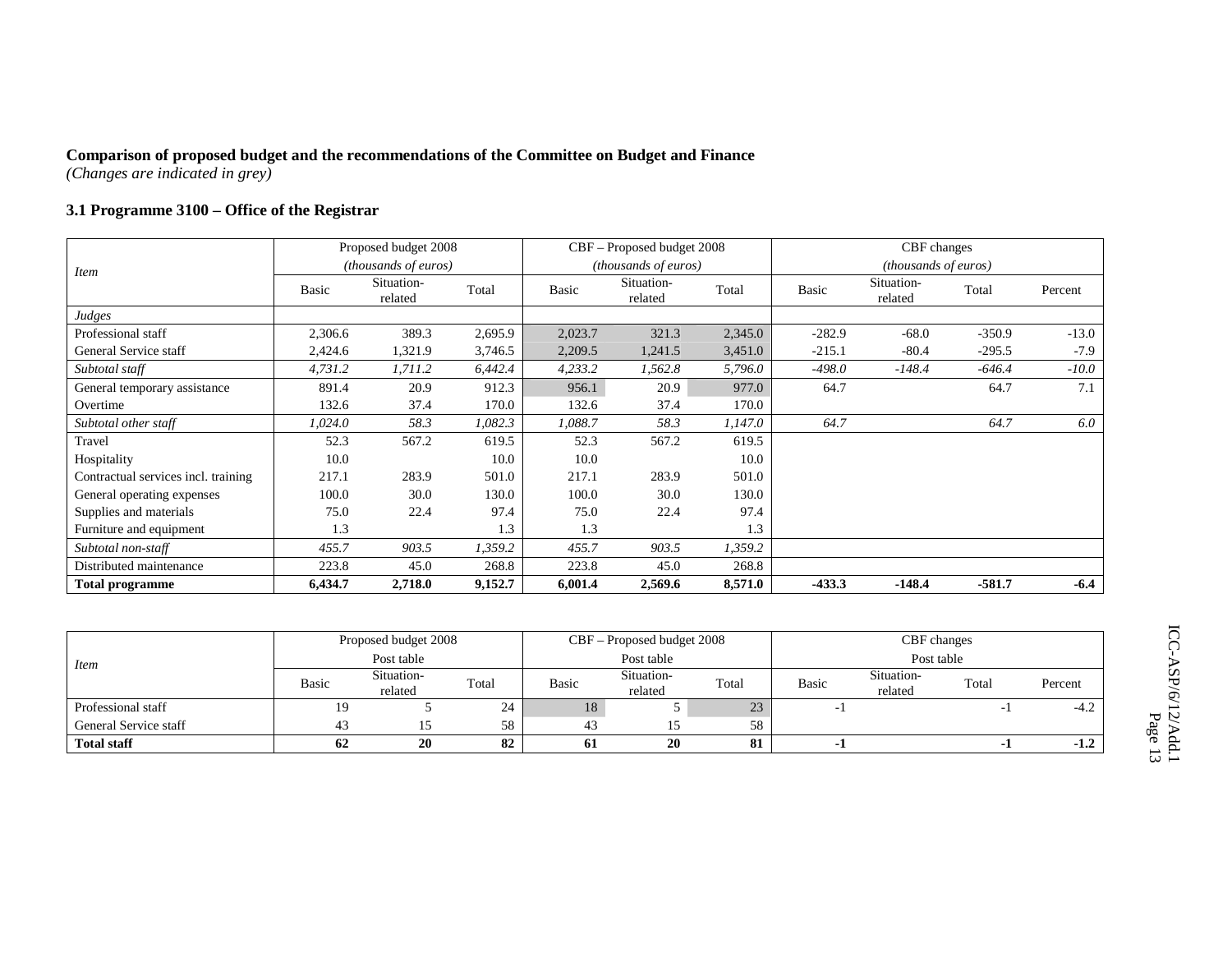# Comparison of proposed budget and the recommendations of the Committee on Budget and Finance<br>
(Changes are indicated in grey)<br>  $3.2$  Programme  $3200 -$ Common Administrative Services Division

|                                     |          | Proposed budget 2008  |            |          | CBF – Proposed budget 2008  |            |              | CBF changes           |            |         |
|-------------------------------------|----------|-----------------------|------------|----------|-----------------------------|------------|--------------|-----------------------|------------|---------|
| <i>Item</i>                         |          | (thousands of euros)  |            |          | <i>(thousands of euros)</i> |            |              | (thousands of euros)  |            |         |
|                                     | Basic    | Situation-<br>related | Total      | Basic    | Situation-<br>related       | Total      | <b>Basic</b> | Situation-<br>related | Total      | Percent |
| Professional staff                  | 3,456.9  | 997.0                 | 4,453.9    | 3,099.6  | 913.0                       | 4,012.6    | $-357.3$     | $-84.0$               | $-441.3$   | $-9.9$  |
| General Service staff               | 3,935.9  | 1,677.5               | 5,613.4    | 3,564.5  | 1,471.4                     | 5,035.9    | $-371.4$     | $-206.1$              | $-577.5$   | $-10.3$ |
| Subtotal staff                      | 7,392.8  | 2,674.5               | 10,067.3   | 6,664.1  | 2,384.4                     | 9,048.5    | $-728.7$     | $-290.1$              | $-1,018.8$ | $-10.1$ |
| General temporary assistance        | 198.6    | 665.2                 | 863.8      | 198.6    | 665.2                       | 863.8      |              |                       |            |         |
| Temporary assistance to meetings    | 32.5     |                       | 32.5       | 32.5     |                             | 32.5       |              |                       |            |         |
| Overtime                            | 70.0     | 28.0                  | 98.0       | 70.0     | 28.0                        | 98.0       |              |                       |            |         |
| Consultants                         | 20.0     |                       | 20.0       | 20.0     |                             | 20.0       |              |                       |            |         |
| Subtotal other staff                | 321.1    | 693.2                 | 1,014.3    | 321.1    | 693.2                       | 1,014.3    |              |                       |            |         |
| Travel                              | 96.3     | 203.4                 | 299.7      | 93.7     | 203.4                       | 297.1      | $-2.6$       |                       | $-2.6$     | $-0.9$  |
| Contractual services incl. training | 1,046.2  | 894.5                 | 1,940.7    | 1,046.2  | 894.5                       | 1,940.7    |              |                       |            |         |
| General operating expenses          | 4,148.9  | 3,035.1               | 7,184.0    | 4,148.9  | 3,035.1                     | 7,184.0    |              |                       |            |         |
| Supplies and materials              | 421.6    | 231.7                 | 653.3      | 421.6    | 231.7                       | 653.3      |              |                       |            |         |
| Furniture and equipment             | 477.4    | 242.0                 | 719.4      | 477.4    | 242.0                       | 719.4      |              |                       |            |         |
| Subtotal non-staff                  | 6,190.4  | 4,606.7               | 10,797.1   | 6,187.8  | 4,606.7                     | 10,794.5   | $-2.6$       |                       | $-2.6$     | 0.0     |
| Distributed maintenance             | $-830.2$ | $-881.3$              | $-1,711.5$ | $-830.2$ | $-881.3$                    | $-1,711.5$ |              |                       |            |         |
| <b>Total programme</b>              | 13,074.1 | 7,093.1               | 20,167.2   | 12,342.8 | 6,803.0                     | 19,145.8   | $-731.3$     | $-290.1$              | $-1,021.4$ | $-5.1$  |

|                       |       | Proposed budget 2008  |       |       | CBF – Proposed budget 2008 |       |              | CBF changes           |       |         |
|-----------------------|-------|-----------------------|-------|-------|----------------------------|-------|--------------|-----------------------|-------|---------|
| <i>Item</i>           |       | Post table            |       |       | Post table                 |       |              | Post table            |       |         |
|                       | Basic | Situation-<br>related | Total | Basic | Situation-<br>related      | Total | <b>Basic</b> | Situation-<br>related | Total | Percent |
| Professional staff    | 34    | 10                    | 44    | 34    | 10                         | 44    |              |                       |       |         |
| General Service staff | 69    | 33                    | 102   | 69    | 33                         | 102   |              |                       |       |         |
| <b>Total staff</b>    | 103   | 43                    | 146   | 103   | 43                         | 146   |              |                       |       |         |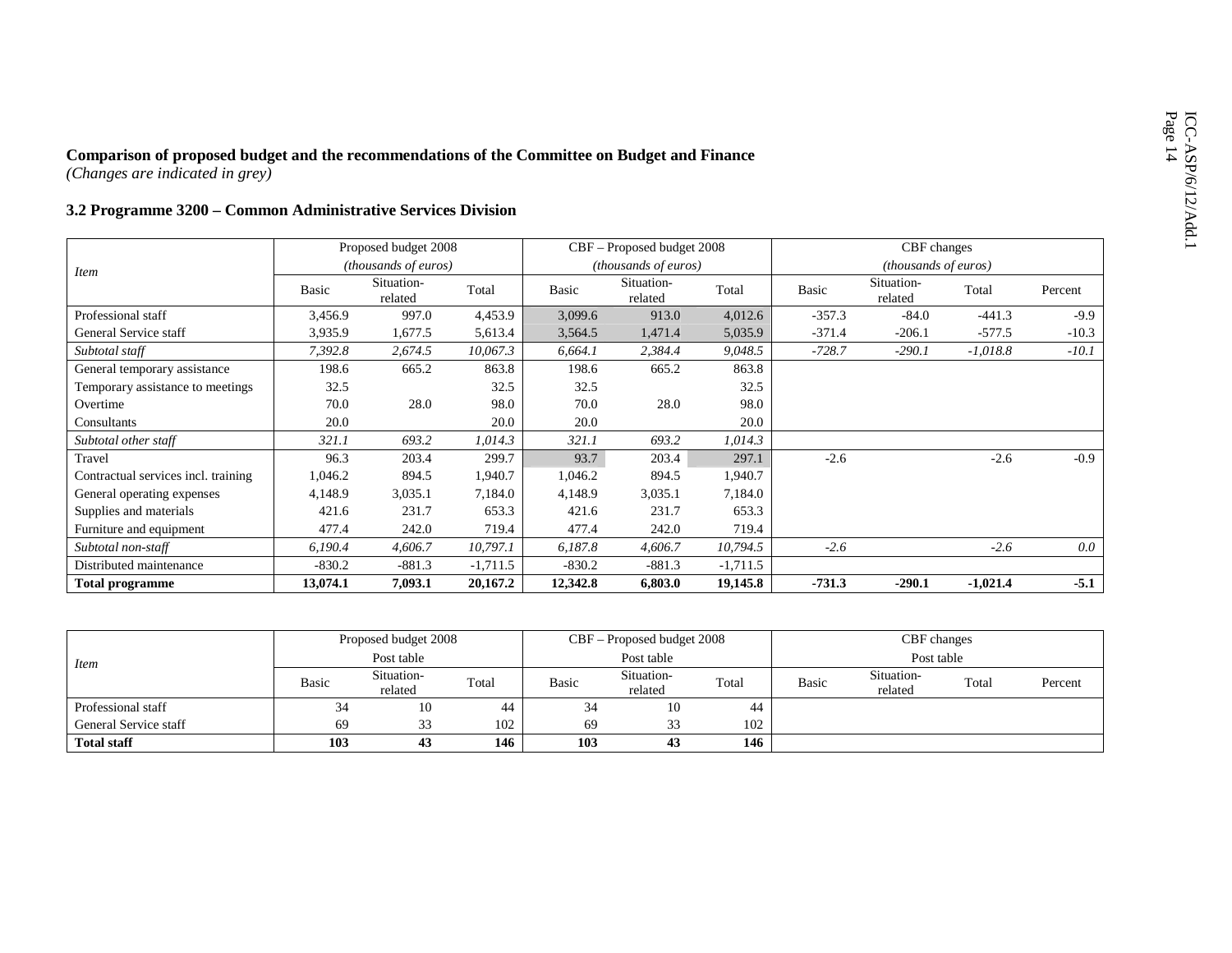### **3.3 Programme 3300 – Division of Court Services**

|                                     |                                           | Proposed budget 2008 |          |         | CBF - Proposed budget 2008  |          |              | CBF changes                 |          |         |
|-------------------------------------|-------------------------------------------|----------------------|----------|---------|-----------------------------|----------|--------------|-----------------------------|----------|---------|
| <i>Item</i>                         | <i>(thousands of euros)</i><br>Situation- |                      |          |         | <i>(thousands of euros)</i> |          |              | <i>(thousands of euros)</i> |          |         |
|                                     | <b>Basic</b>                              | related              | Total    | Basic   | Situation-<br>related       | Total    | <b>Basic</b> | Situation-<br>related       | Total    | Percent |
| Professional staff                  | 2,886.6                                   | 3,621.8              | 6,508.4  | 2,630.1 | 3,304.4                     | 5,934.5  | $-256.5$     | $-317.4$                    | $-573.9$ | $-8.8$  |
| General Service staff               | 394.8                                     | 2,059.3              | 2,454.1  | 359.8   | 1,840.5                     | 2,200.3  | $-35.0$      | $-218.8$                    | $-253.8$ | $-10.3$ |
| Subtotal staff                      | 3,281.4                                   | 5,681.1              | 8,962.5  | 2,989.9 | 5,144.9                     | 8,134.8  | $-291.5$     | $-536.2$                    | $-827.7$ | $-9.2$  |
| General temporary assistance        | 118.0                                     | 714.3                | 832.3    | 118.0   | 655.0                       | 773.0    |              | $-59.3$                     | $-59.3$  | $-7.1$  |
| Temporary assistance to meetings    | 277.7                                     | 44.7                 | 322.4    | 277.7   | 44.7                        | 322.4    |              |                             |          |         |
| Overtime                            |                                           | 30.0                 | 30.0     |         | 30.0                        | 30.0     |              |                             |          |         |
| Consultants                         | 11.0                                      | 207.2                | 218.2    | 11.0    | 207.2                       | 218.2    |              |                             |          |         |
| Subtotal other staff                | 406.7                                     | 996.2                | 1,402.9  | 406.7   | 936.9                       | 1,343.6  |              | $-59.3$                     | $-59.3$  | $-4.2$  |
| Travel                              | 30.4                                      | 605.8                | 636.2    | 30.4    | 605.8                       | 636.2    |              |                             |          |         |
| Contractual services incl. training | 390.9                                     | 222.3                | 613.2    | 390.9   | 222.3                       | 613.2    |              |                             |          |         |
| General operating expenses          | 1,100.0                                   | 2,006.5              | 3,106.5  | 1,100.0 | 2,006.5                     | 3,106.5  |              |                             |          |         |
| Supplies and materials              | 30.5                                      | 116.0                | 146.5    | 30.5    | 116.0                       | 146.5    |              |                             |          |         |
| Furniture and equipment             | 47.6                                      | 38.0                 | 85.6     | 47.6    | 38.0                        | 85.6     |              |                             |          |         |
| Subtotal non-staff                  | 1,599.4                                   | 2,988.6              | 4,588.0  | 1,599.4 | 2,988.6                     | 4,588.0  |              |                             |          |         |
| Distributed maintenance             | 122.7                                     | 184.4                | 307.1    | 122.7   | 184.4                       | 307.1    |              |                             |          |         |
| <b>Total programme</b>              | 5,410.2                                   | 9,850.3              | 15,260.5 | 5,118.7 | 9,254.8                     | 14,373.5 | $-291.5$     | $-595.5$                    | $-887.0$ | $-5.8$  |

|                       |       | Proposed budget 2008  |       |       | CBF – Proposed budget 2008 |       |       | CBF changes           |       |         |
|-----------------------|-------|-----------------------|-------|-------|----------------------------|-------|-------|-----------------------|-------|---------|
| <i>Item</i>           |       | Post table            |       |       | Post table                 |       |       | Post table            |       |         |
|                       | Basic | Situation-<br>related | Total | Basic | Situation-<br>related      | Total | Basic | Situation-<br>related | Total | Percent |
| Professional staff    | ر گ   | 39                    | 66    | 27    | 39                         | 66    |       |                       |       |         |
| General Service staff |       | 43                    | 50    |       | 43                         | 50    |       |                       |       |         |
| <b>Total staff</b>    | 34    | 82                    | 116   | 34    | 82                         | 116   |       |                       |       |         |

ICC-ASP/6/12/Add.1 ICC-ASP/6/12/Add.1<br>Page 15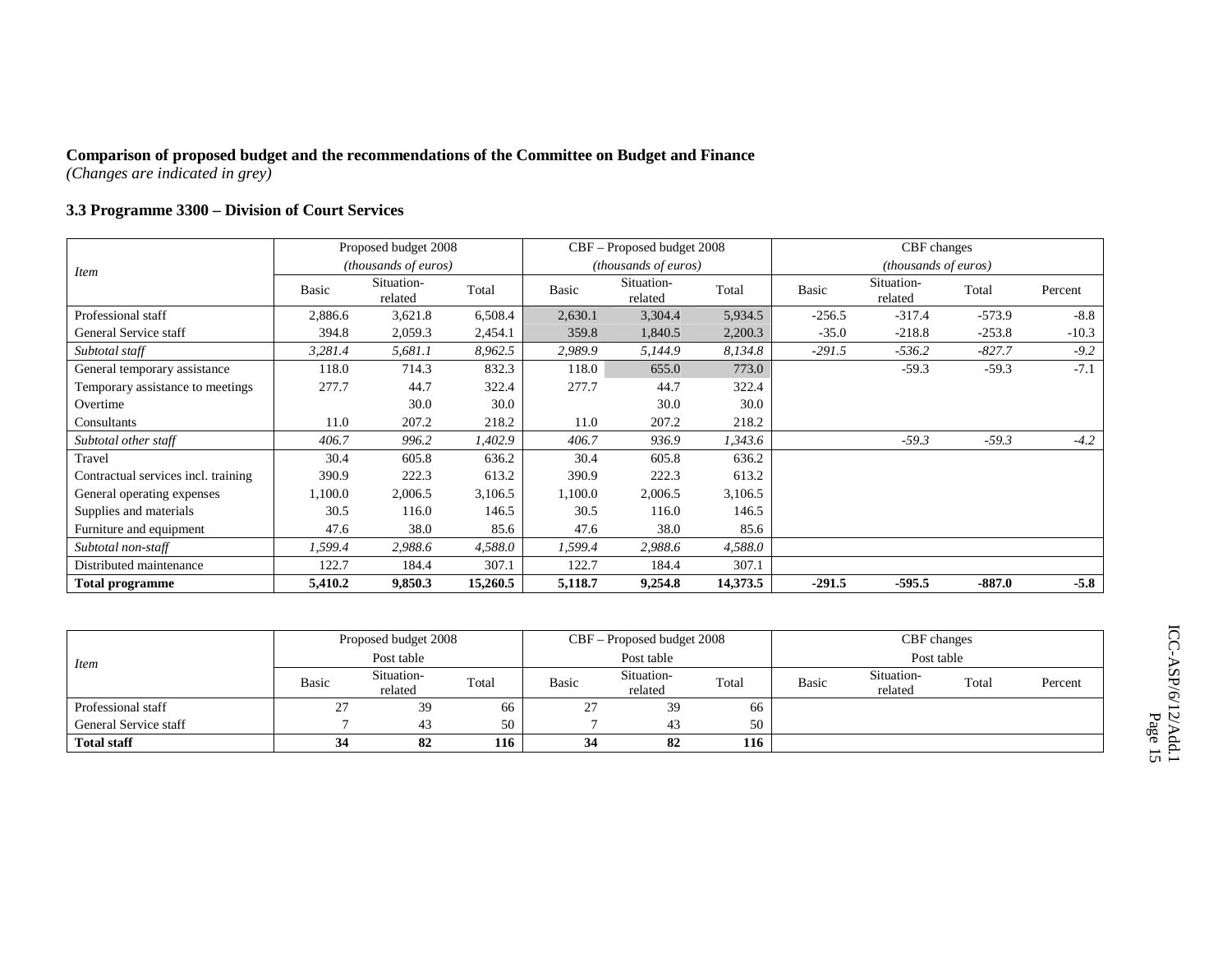# Comparison of proposed budget and the recommendations of the Committee on Budget and Finance<br>  $(Changes are indicated in grey)$ <br>
3.4 Programme 3400 – Publication Information and Documentation Section

|                                     |              | Proposed budget 2008  |         |              | CBF – Proposed budget 2008 |         |         | CBF changes                 |          |         |
|-------------------------------------|--------------|-----------------------|---------|--------------|----------------------------|---------|---------|-----------------------------|----------|---------|
| <i>Item</i>                         |              | (thousands of euros)  |         |              | (thousands of euros)       |         |         | <i>(thousands of euros)</i> |          |         |
|                                     | <b>Basic</b> | Situation-<br>related | Total   | <b>Basic</b> | Situation-<br>related      | Total   | Basic   | Situation-<br>related       | Total    | Percent |
| Professional staff                  | 841.4        | 494.4                 | 1,335.8 | 766.5        | 412.5                      | 1,179.0 | $-74.9$ | $-81.9$                     | $-156.8$ | $-11.7$ |
| General Service staff               | 313.4        | 188.3                 | 501.7   | 288.4        | 171.4                      | 459.8   | $-25.0$ | $-16.9$                     | $-41.9$  | $-8.4$  |
| Subtotal staff                      | 1,154.8      | 682.7                 | 1,837.5 | 1,054.9      | 583.9                      | 1,638.8 | $-99.9$ | $-98.8$                     | $-198.7$ | $-10.8$ |
| General temporary assistance        |              | 94.1                  | 94.1    |              | 94.1                       | 94.1    |         |                             |          |         |
| Subtotal other staff                |              | 94.1                  | 94.1    |              | 94.1                       | 94.1    |         |                             |          |         |
| Travel                              | 14.0         | 76.0                  | 90.0    | 14.0         | 76.0                       | 90.0    |         |                             |          |         |
| Contractual services incl. training | 65.7         | 802.7                 | 868.4   | 65.7         | 802.7                      | 868.4   |         |                             |          |         |
| General operating expenses          | 7.0          |                       | 7.0     | 7.0          |                            | 7.0     |         |                             |          |         |
| Supplies and materials              | 160.0        |                       | 160.0   | 160.0        |                            | 160.0   |         |                             |          |         |
| Furniture and equipment             | 70.0         | 15.0                  | 85.0    | 70.0         | 15.0                       | 85.0    |         |                             |          |         |
| Subtotal non-staff                  | 316.7        | 893.7                 | 1,210.4 | 316.7        | 893.7                      | 1,210.4 |         |                             |          |         |
| Distributed maintenance             | 50.6         | 38.2                  | 88.8    | 50.6         | 38.2                       | 88.8    |         |                             |          |         |
| <b>Total programme</b>              | 1,522.1      | 1,708.7               | 3,230.8 | 1,422.2      | 1,609.9                    | 3,032.1 | $-99.9$ | $-98.8$                     | $-198.7$ | $-6.2$  |

|                       |       | Proposed budget 2008  |       |       | $CBF -$ Proposed budget 2008 |       |       | CBF changes           |       |         |
|-----------------------|-------|-----------------------|-------|-------|------------------------------|-------|-------|-----------------------|-------|---------|
| <i>Item</i>           |       | Post table            |       |       | Post table                   |       |       | Post table            |       |         |
|                       | Basic | Situation-<br>related | Total | Basic | Situation-<br>related        | Total | Basic | Situation-<br>related | Total | Percent |
| Professional staff    |       |                       |       |       |                              | 14    |       |                       |       |         |
| General Service staff |       |                       | $1 -$ |       |                              |       |       |                       |       |         |
| <b>Total staff</b>    | 14    |                       | 31    | 14    |                              | 31    |       |                       |       |         |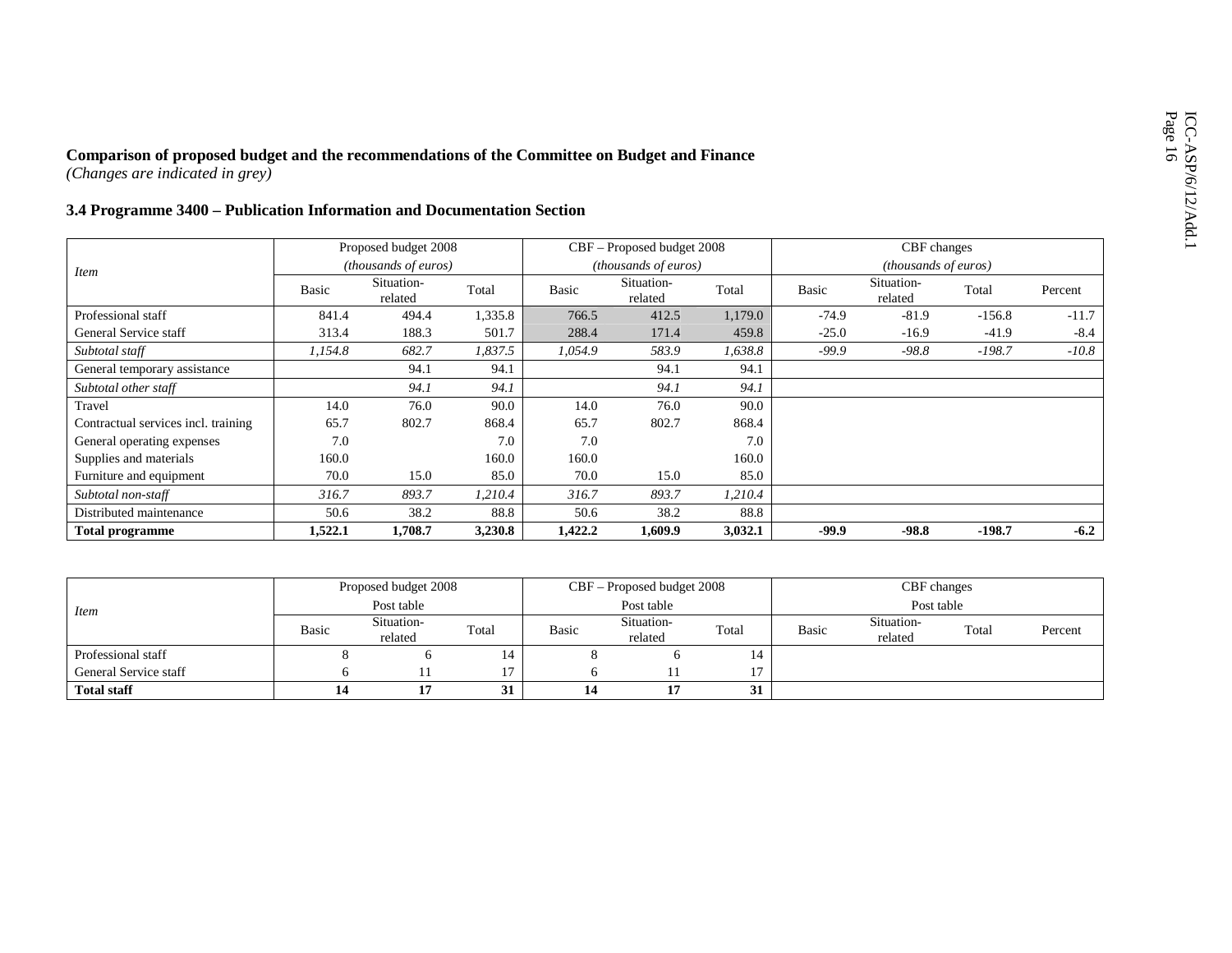### **3.5 Programme 3500 – Division of Victims and Counsel**

|                                     |              | Proposed budget 2008        |         |              | CBF – Proposed budget 2008 |         |          | CBF changes                 |          |         |
|-------------------------------------|--------------|-----------------------------|---------|--------------|----------------------------|---------|----------|-----------------------------|----------|---------|
| <i>Item</i>                         |              | <i>(thousands of euros)</i> |         |              | (thousands of euros)       |         |          | <i>(thousands of euros)</i> |          |         |
|                                     | <b>Basic</b> | Situation-<br>related       | Total   | <b>Basic</b> | Situation-<br>related      | Total   | Basic    | Situation-<br>related       | Total    | Percent |
| Professional staff                  | 1,160.5      | 1,120.7                     | 2,281.2 | 1,057.3      | 1,021.0                    | 2,078.3 | $-103.2$ | $-99.7$                     | $-202.9$ | $-8.9$  |
| General Service staff               | 344.7        | 273.9                       | 618.6   | 288.4        | 249.6                      | 538.0   | $-56.3$  | $-24.3$                     | $-80.6$  | $-13.0$ |
| Subtotal staff                      | 1,505.2      | 1,394.6                     | 2,899.8 | 1,345.7      | 1,270.6                    | 2,616.3 | $-159.5$ | $-124.0$                    | $-283.5$ | $-9.8$  |
| General temporary assistance        | 31.4         | 161.9                       | 193.3   | 31.4         | 62.7                       | 94.1    |          | $-99.2$                     | $-99.2$  | $-51.3$ |
| Consultants                         | 8.0          |                             | 8.0     | 8.0          |                            | 8.0     |          |                             |          |         |
| Subtotal other staff                | 39.4         | 161.9                       | 201.3   | 39.4         | 62.7                       | 102.1   |          | $-99.2$                     | $-99.2$  | $-49.3$ |
| Travel                              | 37.9         | 109.2                       | 147.1   | 37.9         | 109.2                      | 147.1   |          |                             |          |         |
| Contractual services incl. training | 19.4         | 1,854.0                     | 1,873.4 | 19.4         | 1,532.5                    | 1,551.9 |          | $-321.5$                    | $-321.5$ | $-17.2$ |
| General operating expenses          |              | 38.0                        | 38.0    |              | 38.0                       | 38.0    |          |                             |          |         |
| Supplies and materials              | 0.7          |                             | 0.7     | 0.7          |                            | 0.7     |          |                             |          |         |
| Subtotal non-staff                  | 58.0         | 2,001.2                     | 2,059.2 | 58.0         | 1,679.7                    | 1,737.7 |          | $-321.5$                    | $-321.5$ | $-15.6$ |
| Distributed maintenance             | 61.3         | 42.7                        | 104.0   | 61.3         | 42.7                       | 104.0   |          |                             |          |         |
| Total programme                     | 1.663.9      | 3,600.4                     | 5,264.3 | 1,504.4      | 3,055.7                    | 4,560.1 | $-159.5$ | $-544.7$                    | $-704.2$ | $-13.4$ |

|                       |       | Proposed budget 2008  |       |       | CBF – Proposed budget 2008 |        |       | CBF changes           |       |         |
|-----------------------|-------|-----------------------|-------|-------|----------------------------|--------|-------|-----------------------|-------|---------|
| Item                  |       | Post table            |       |       | Post table                 |        |       | Post table            |       |         |
|                       | Basic | Situation-<br>related | Total | Basic | Situation-<br>related      | Total  | Basic | Situation-<br>related | Total | Percent |
| Professional staff    |       | 12                    | 23    |       | ⊥∠                         | 23     |       |                       |       |         |
| General Service staff |       |                       | 13    |       |                            | $13 -$ |       |                       |       |         |
| <b>Total staff</b>    | 17    | 19                    | 36    |       | 19                         | 36     |       |                       |       |         |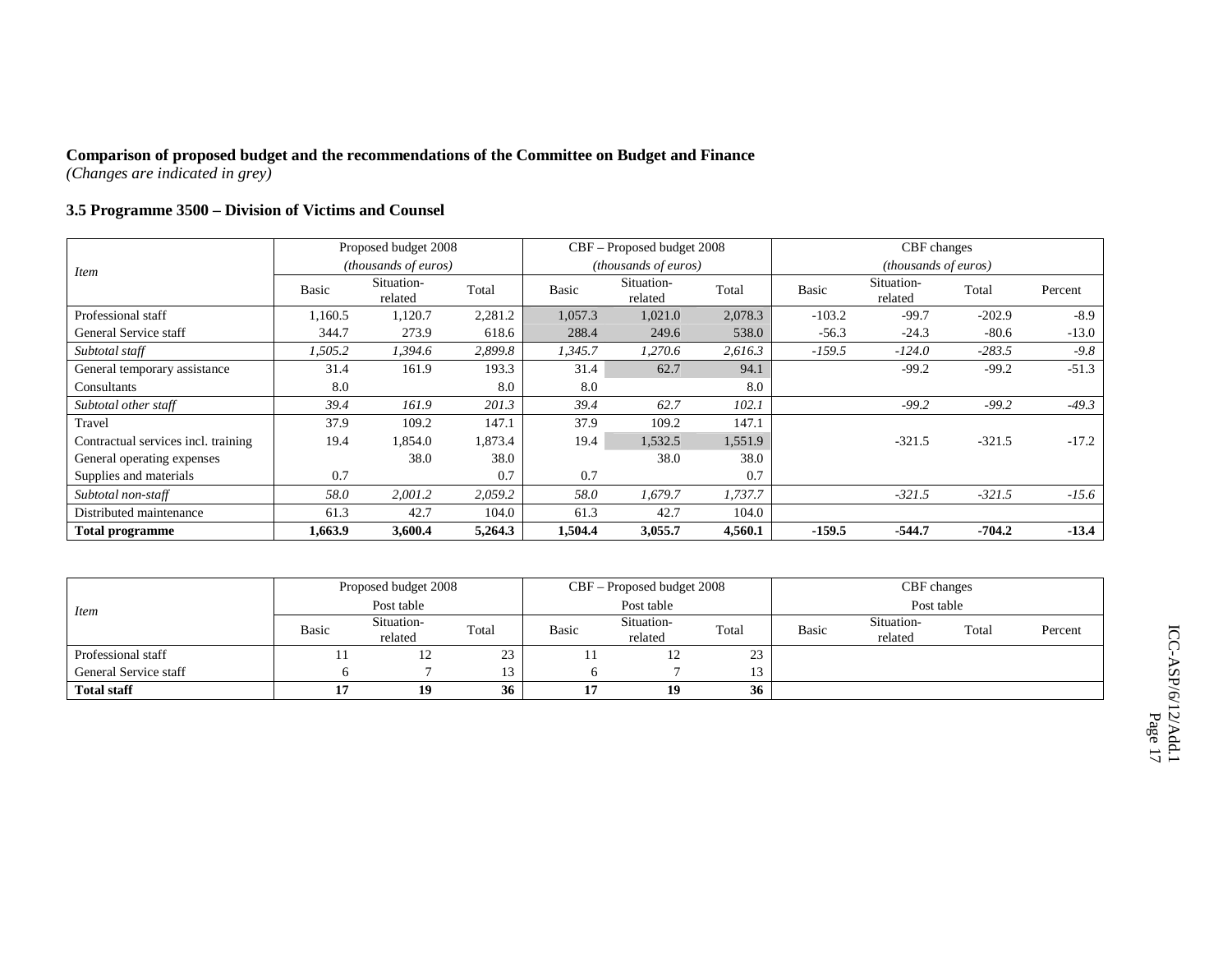|  |  | 4. Major Programme IV – Secretariat of the Assembly of States Parties |  |  |
|--|--|-----------------------------------------------------------------------|--|--|
|  |  |                                                                       |  |  |

|                                     |         | Proposed budget 2008  |         |         | CBF – Proposed budget 2008    |         |              | CBF changes           |         |         |
|-------------------------------------|---------|-----------------------|---------|---------|-------------------------------|---------|--------------|-----------------------|---------|---------|
| <i>Item</i>                         |         | (thousands of euros)  |         |         | ( <i>thousands of euros</i> ) |         |              | (thousands of euros)  |         |         |
|                                     | Basic   | Situation-<br>related | Total   | Basic   | Situation-<br>related         | Total   | <b>Basic</b> | Situation-<br>related | Total   | Percent |
| Professional staff                  | 500.5   |                       | 500.5   | 522.1   |                               | 522.1   | 21.6         |                       | 21.6    | 4.3     |
| General Service staff               | 337.8   |                       | 337.8   | 239.4   |                               | 239.4   | $-98.4$      |                       | $-98.4$ | $-29.1$ |
| Subtotal staff                      | 838.3   |                       | 838.3   | 761.5   |                               | 761.5   | $-76.8$      |                       | $-76.8$ | $-9.2$  |
| General temporary assistance        | 614.1   |                       | 614.1   | 614.1   |                               | 614.1   |              |                       |         |         |
| Temporary assistance to meetings    | 1,205.7 |                       | 1,205.7 | 1,205.7 |                               | 1,205.7 |              |                       |         |         |
| Overtime                            | 60.0    |                       | 60.0    | 60.0    |                               | 60.0    |              |                       |         |         |
| Subtotal other staff                | 1,879.8 |                       | 1,879.8 | 1,879.8 |                               | 1,879.8 |              |                       |         |         |
| Travel                              | 211.4   |                       | 211.4   | 214.0   |                               | 214.0   | 2.6          |                       | 2.6     | 1.2     |
| Hospitality                         | 10.0    |                       | 10.0    | 10.0    |                               | 10.0    |              |                       |         |         |
| Contractual services incl. training | 1,021.0 |                       | 1,021.0 | 1,021.0 |                               | 1,021.0 |              |                       |         |         |
| General operating expenses          | 50.0    |                       | 50.0    | 50.0    |                               | 50.0    |              |                       |         |         |
| Supplies and materials              | 40.0    |                       | 40.0    | 40.0    |                               | 40.0    |              |                       |         |         |
| Furniture and equipment             | 20.0    |                       | 20.0    | 20.0    |                               | 20.0    |              |                       |         |         |
| Subtotal non-staff                  | 1,352.4 |                       | 1,352.4 | 1,355.0 |                               | 1,355.0 | 2.6          |                       | 2.6     | 0.2     |
| Distributed maintenance             | 32.5    |                       | 32.5    | 32.5    |                               | 32.5    |              |                       |         |         |
| <b>Total Major Programme IV</b>     | 4,103.0 |                       | 4,103.0 | 4,028.8 |                               | 4,028.8 | $-74.2$      |                       | $-74.2$ | $-1.8$  |

|                       |       | Proposed budget 2008  |       |       | CBF – Proposed budget 2008 |       |                          | CBF changes           |       |         |
|-----------------------|-------|-----------------------|-------|-------|----------------------------|-------|--------------------------|-----------------------|-------|---------|
| <i>Item</i>           |       | Post table            |       |       | Post table                 |       |                          | Post table            |       |         |
|                       | Basic | Situation-<br>related | Total | Basic | Situation-<br>related      | Total | Basic                    | Situation-<br>related | Total | Percent |
| Professional staff    |       |                       |       |       |                            |       |                          |                       |       | 25.0    |
| General Service staff |       |                       |       |       |                            |       | $\overline{\phantom{a}}$ |                       |       | $-20.0$ |
| <b>Total staff</b>    |       |                       |       |       |                            |       |                          |                       |       |         |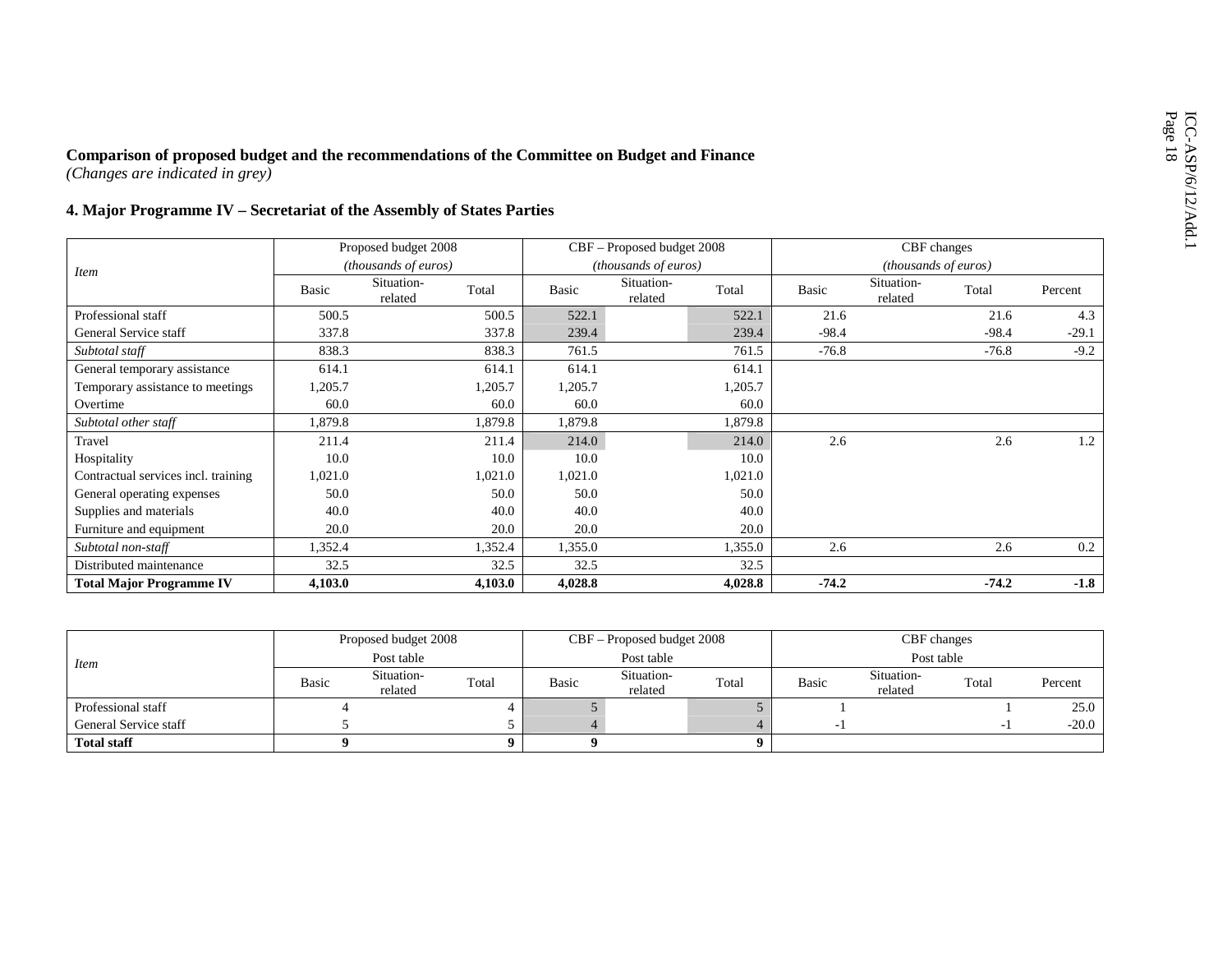## **5. Major Programme V – Investment in the Court's Premises**

|                                     |         | Proposed budget 2008  |         |         | CBF – Proposed budget 2008 |         |              | CBF changes                 |            |         |
|-------------------------------------|---------|-----------------------|---------|---------|----------------------------|---------|--------------|-----------------------------|------------|---------|
| <i>Item</i>                         |         | (thousands of euros)  |         |         | (thousands of euros)       |         |              | <i>(thousands of euros)</i> |            |         |
|                                     | Basic   | Situation-<br>related | Total   | Basic   | Situation-<br>related      | Total   | <b>Basic</b> | Situation-<br>related       | Total      | Percent |
| Professional staff                  | 387.9   |                       | 387.9   | 196.7   |                            | 196.7   | $-191.2$     |                             | $-191.2$   | $-49.3$ |
| General Service staff               | 56.4    |                       | 56.4    | 51.4    |                            | 51.4    | $-5.0$       |                             | $-5.0$     | $-8.9$  |
| Subtotal staff                      | 444.3   |                       | 444.3   | 248.1   |                            | 248.1   | $-196.2$     |                             | $-196.2$   | $-44.2$ |
| General temporary assistance        | 324.0   |                       | 324.0   | 188.1   |                            | 188.1   | $-135.9$     |                             | $-135.9$   | $-41.9$ |
| Subtotal other staff                | 324.0   |                       | 324.0   | 188.1   |                            | 188.1   | $-135.9$     |                             | $-135.9$   | $-41.9$ |
| Travel                              | 11.4    |                       | 11.4    | 11.4    |                            | 11.4    |              |                             |            |         |
| Contractual services incl. training | 435.3   |                       | 435.3   | 435.3   |                            | 435.3   |              |                             |            |         |
| General operating expenses          | 916.1   |                       | 916.1   | 676.1   |                            | 676.1   | $-240.0$     |                             | $-240.0$   | $-26.2$ |
| Supplies and materials              | 9.1     |                       | 9.1     | 9.1     |                            | 9.1     |              |                             |            |         |
| Furniture and equipment             | 1,063.1 |                       | 1,063.1 | 243.1   |                            | 243.1   | $-820.0$     |                             | $-820.0$   | $-77.1$ |
| Subtotal non-staff                  | 2,435.0 |                       | 2,435.0 | 1,375.0 |                            | 1,375.0 | $-1,060.0$   |                             | $-1,060.0$ | $-43.5$ |
| Distributed maintenance             | 18.0    |                       | 18.0    | 18.0    |                            | 18.0    |              |                             |            |         |
| <b>Total Major Programme V</b>      | 3,221.3 |                       | 3,221.3 | 1,829.2 |                            | 1,829.2 | $-1,392.1$   |                             | $-1,392.1$ | $-43.2$ |

|                       |       | Proposed budget 2008  |       |       | CBF – Proposed budget 2008 |       |              | CBF changes           |       |         |  |
|-----------------------|-------|-----------------------|-------|-------|----------------------------|-------|--------------|-----------------------|-------|---------|--|
| <i>Item</i>           |       | Post table            |       |       | Post table                 |       | Post table   |                       |       |         |  |
|                       | Basic | Situation-<br>related | Total | Basic | Situation-<br>related      | Total | <b>Basic</b> | Situation-<br>related | Total | Percent |  |
| Professional staff    |       |                       |       |       |                            |       | $-L$         |                       |       | $-50.0$ |  |
| General Service staff |       |                       |       |       |                            |       |              |                       |       |         |  |
| <b>Total staff</b>    |       |                       |       |       |                            |       | -4           |                       |       | -40.0   |  |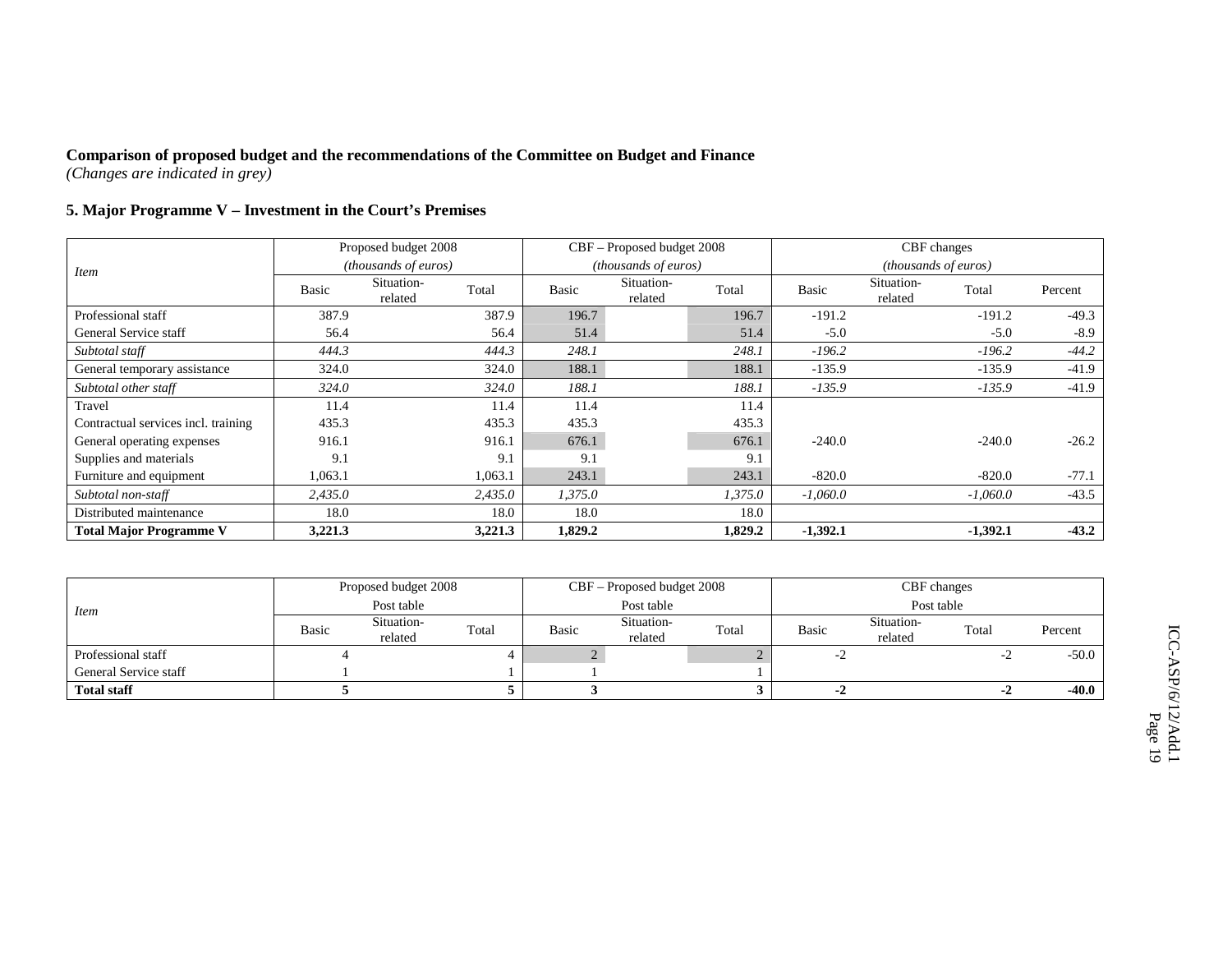| Comparison of proposed budget and the recommendations of the Committee on Budget and Finance<br>(Changes are indicated in grey) |         |                                |         |              |                             |         |              |                             |            |          |
|---------------------------------------------------------------------------------------------------------------------------------|---------|--------------------------------|---------|--------------|-----------------------------|---------|--------------|-----------------------------|------------|----------|
| 5.1 Programme $5100$ – Interim Premises $(*)$                                                                                   |         |                                |         |              |                             |         |              |                             |            |          |
|                                                                                                                                 |         | Proposed budget 2008           |         |              | CBF – Proposed budget 2008  |         |              | CBF changes                 |            |          |
| <i>Item</i>                                                                                                                     |         | <i>(thousands of euros)</i>    |         |              | <i>(thousands of euros)</i> |         |              | <i>(thousands of euros)</i> |            |          |
|                                                                                                                                 | Basic   | Situation-<br>Total<br>related |         | <b>Basic</b> | Situation-<br>related       | Total   | <b>Basic</b> | Situation-<br>related       | Total      | Percent  |
| Professional staff                                                                                                              |         |                                |         |              |                             |         |              |                             |            |          |
| General Service staff                                                                                                           | 56.4    |                                | 56.4    | 51.4         |                             | 51.4    | $-5.0$       |                             | $-5.0$     | $-8.9$   |
| Subtotal staff                                                                                                                  | 56.4    |                                | 56.4    | 51.4         |                             | 51.4    | $-5.0$       |                             | $-5.0$     | $-8.9$   |
| General temporary assistance                                                                                                    | 324.0   |                                | 324.0   | 188.1        |                             | 188.1   | $-135.9$     |                             | $-135.9$   | $-41.9$  |
| Subtotal other staff                                                                                                            | 324.0   |                                | 324.0   | 188.1        |                             | 188.1   | $-135.9$     |                             | $-135.9$   | $-41.9$  |
| Contractual services incl. training                                                                                             | 125.3   |                                | 125.3   | 125.3        |                             | 125.3   |              |                             |            |          |
| General operating expenses                                                                                                      | 916.1   |                                | 916.1   | 676.1        |                             | 676.1   | $-240.0$     |                             | $-240.0$   | $-26.2$  |
| Supplies and materials                                                                                                          | 9.1     |                                | 9.1     | 9.1          |                             | 9.1     |              |                             |            |          |
| Furniture and equipment                                                                                                         | 1,063.1 |                                | 1,063.1 | 243.1        |                             | 243.1   | $-820.0$     |                             | $-820.0$   | $-77.1$  |
| Subtotal non-staff                                                                                                              | 2,113.6 |                                | 2,113.6 | 1,053.6      |                             | 1,053.6 | $-1,060.0$   |                             | $-1,060.0$ | $-50.2$  |
| Distributed maintenance                                                                                                         | 3.6     |                                | 3.6     | 3.6          |                             | 3.6     |              |                             |            |          |
| <b>Total programme</b>                                                                                                          | 2,497.6 |                                | 2,497.6 | 1,296.7      |                             | 1,296.7 | $-1,200.9$   |                             | $-1,200.9$ | $-48.1%$ |

| <i>Item</i>           | Proposed budget 2008 |                       |       | CBF – Proposed budget 2008 |                       |       | CBF changes |                       |       |         |
|-----------------------|----------------------|-----------------------|-------|----------------------------|-----------------------|-------|-------------|-----------------------|-------|---------|
|                       | Post table           |                       |       | Post table                 |                       |       | Post table  |                       |       |         |
|                       | <b>Basic</b>         | Situation-<br>related | Total | <b>Basic</b>               | Situation-<br>related | Total | Basic       | Situation-<br>related | Total | Percent |
| Professional staff    |                      |                       |       |                            |                       |       |             |                       |       |         |
| General Service staff |                      |                       |       |                            |                       |       |             |                       |       |         |
| <b>Total staff</b>    |                      |                       |       |                            |                       |       |             |                       |       |         |

(\*) Note: The CBF in paragraph 79 of its report of the work of its ninth session recommends that programme 5100 be disbanded and integrated into appropriate areas of the Registry. The changes are presented in the 5100 form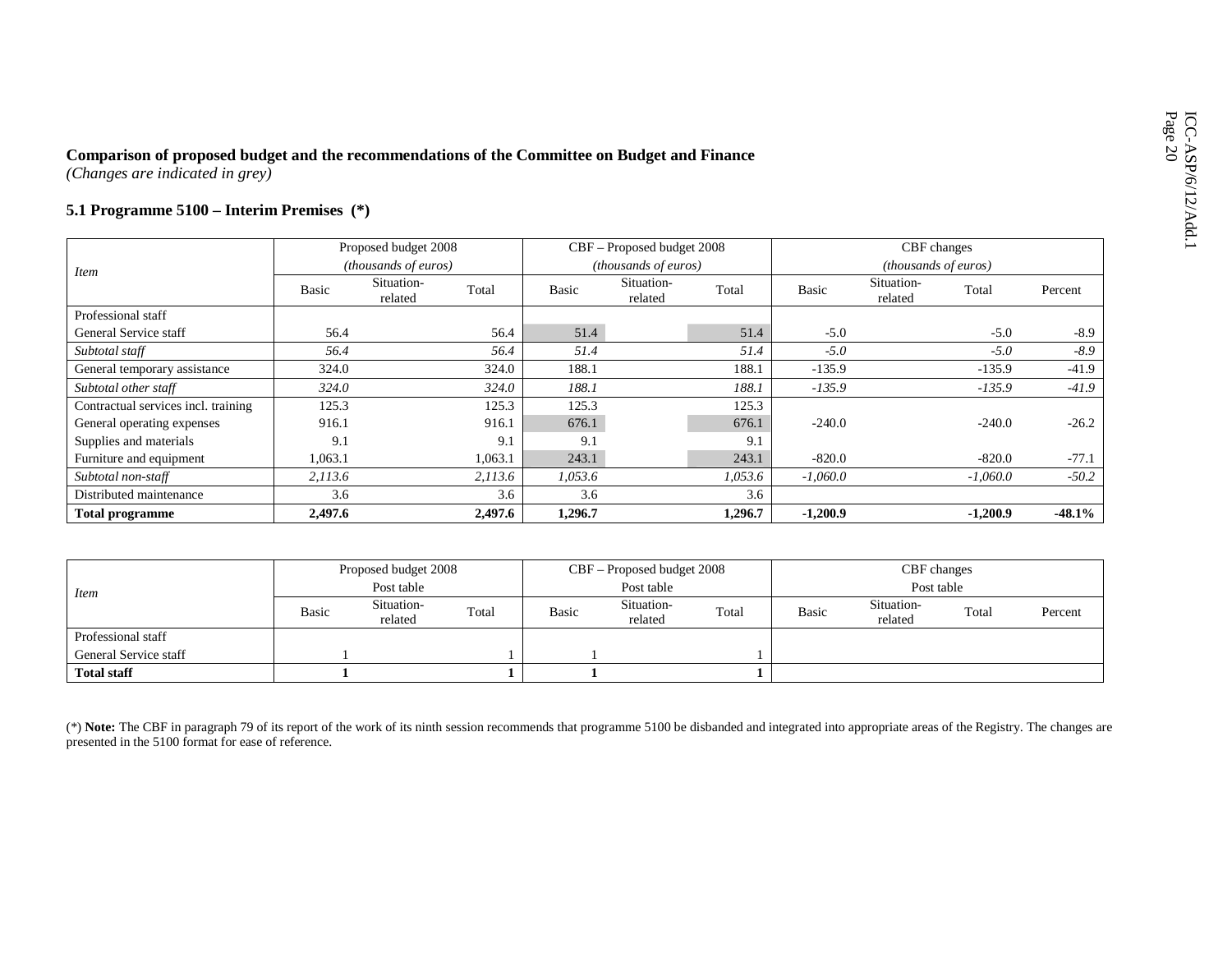### **5.2 Programme 5200 – Permanent Premises**

|                                     |                                                                             | Proposed budget 2008  |       |       | CBF - Proposed budget 2008 |       |              | CBF changes           |          |         |  |
|-------------------------------------|-----------------------------------------------------------------------------|-----------------------|-------|-------|----------------------------|-------|--------------|-----------------------|----------|---------|--|
| Item                                | (thousands of euros)<br>(thousands of euros)<br><i>(thousands of euros)</i> |                       |       |       |                            |       |              |                       |          |         |  |
|                                     | Basic                                                                       | Situation-<br>related | Total | Basic | Situation-<br>related      | Total | <b>Basic</b> | Situation-<br>related | Total    | Percent |  |
| Professional staff                  | 387.9                                                                       |                       | 387.9 | 196.7 |                            | 196.7 | $-191.2$     |                       | $-191.2$ | $-49.3$ |  |
| Subtotal staff                      | 387.9                                                                       |                       | 387.9 | 196.7 |                            | 196.7 | $-191.2$     |                       | $-191.2$ | $-49.3$ |  |
| Travel                              | 11.4                                                                        |                       | 11.4  | 11.4  |                            | 11.4  |              |                       |          |         |  |
| Contractual services incl. training | 310.0                                                                       |                       | 310.0 | 310.0 |                            | 310.0 |              |                       |          |         |  |
| Subtotal non-staff                  | 321.4                                                                       |                       | 321.4 | 321.4 |                            | 321.4 |              |                       |          |         |  |
| Distributed maintenance             | 14.4                                                                        |                       | 14.4  | 14.4  |                            | 14.4  |              |                       |          |         |  |
| <b>Total programme</b>              | 723.7                                                                       |                       | 723.7 | 532.5 |                            | 532.5 | $-191.2$     |                       | $-191.2$ | $-26.4$ |  |

| <i>Item</i>           | Proposed budget 2008 |                       |       | CBF – Proposed budget 2008 |                       |       | CBF changes |                       |       |         |
|-----------------------|----------------------|-----------------------|-------|----------------------------|-----------------------|-------|-------------|-----------------------|-------|---------|
|                       | Post table           |                       |       | Post table                 |                       |       | Post table  |                       |       |         |
|                       | <b>Basic</b>         | Situation-<br>related | Total | Basic                      | Situation-<br>related | Total | Basic       | Situation-<br>related | Total | Percent |
| Professional staff    |                      |                       |       |                            |                       |       | $-2$        |                       | -4    |         |
| General Service staff |                      |                       |       |                            |                       |       |             |                       |       |         |
| <b>Total staff</b>    |                      |                       |       |                            |                       |       | -4          |                       | -4    |         |